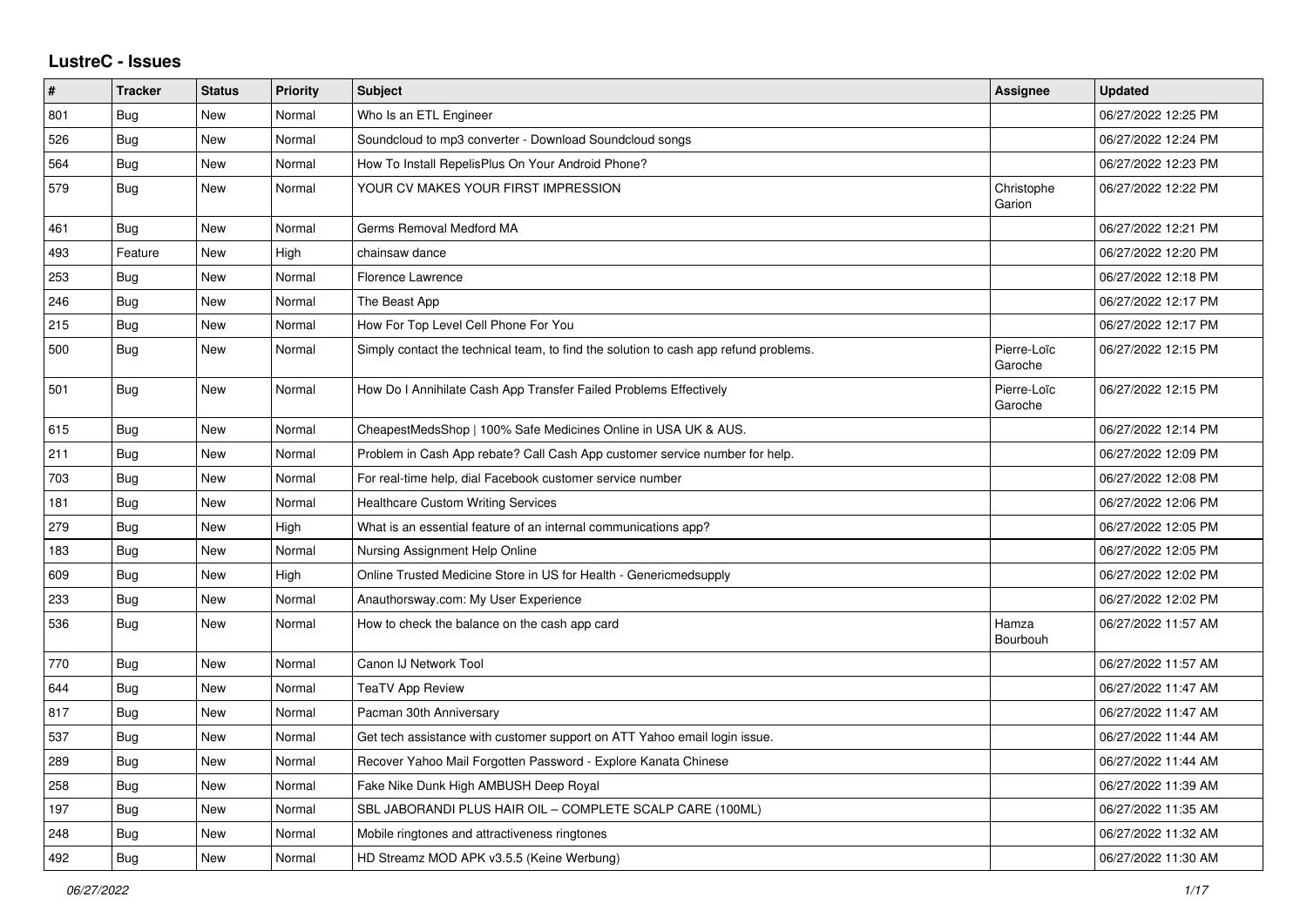| $\sharp$ | <b>Tracker</b> | <b>Status</b> | <b>Priority</b> | Subject                                                                                | <b>Assignee</b> | <b>Updated</b>      |
|----------|----------------|---------------|-----------------|----------------------------------------------------------------------------------------|-----------------|---------------------|
| 169      | <b>Bug</b>     | New           | Normal          | CV Maker - UAE CV Writing Agency                                                       |                 | 06/27/2022 11:27 AM |
| 255      | Feature        | New           | Normal          | best doctor for psoriasis                                                              |                 | 06/27/2022 11:17 AM |
| 345      | Bug            | New           | Normal          | Stain Protection Services in Chesapeake VA                                             |                 | 06/27/2022 11:15 AM |
| 245      | Bug            | New           | Normal          | Write My Essay For Me Cheap                                                            |                 | 06/27/2022 11:15 AM |
| 282      | Bug            | New           | Normal          | Activate Cash App Card: Learn Simple Steps & Fix Errors                                |                 | 06/27/2022 11:11 AM |
| 480      | <b>Bug</b>     | New           | Normal          | Nur Online Shop                                                                        |                 | 06/27/2022 11:10 AM |
| 75       | Bug            | New           | Normal          | exception File "checks/algebraicLoop.ml", line 368, characters 16-22: Assertion failed |                 | 06/27/2022 11:09 AM |
| 799      | <b>Bug</b>     | New           | Normal          | Who Is an ETL Engineer                                                                 |                 | 06/27/2022 11:07 AM |
| 496      | Bug            | New           | Normal          | What is Live NetTV?                                                                    |                 | 06/27/2022 10:51 AM |
| 235      | Bug            | New           | Low             | HP Printer Assistant Software   Download & Install HP Assistant                        |                 | 06/27/2022 10:48 AM |
| 530      | <b>Bug</b>     | New           | Normal          | Cheap Assignment Writing Service UK                                                    | Anonymous       | 06/27/2022 10:46 AM |
| 699      | <b>Bug</b>     | New           | Normal          | Would you be able to utilize Cash App Twitch?                                          |                 | 06/27/2022 10:45 AM |
| 478      | Feature        | New           | Normal          | Is it safe to install third-party WhatsApp GB?                                         |                 | 06/27/2022 10:43 AM |
| 820      | Bug            | New           | Normal          | Metal Slug Apk para Android                                                            |                 | 06/27/2022 10:41 AM |
| 680      | Feature        | New           | Normal          | Word Jewels 2                                                                          |                 | 06/27/2022 10:41 AM |
| 513      | Bug            | New           | Normal          | Unlock cash app account using the easy steps:                                          | Anonymous       | 06/27/2022 10:40 AM |
| 777      | Bug            | New           | Normal          | Obtain driving instructions using Google Maps.                                         |                 | 06/27/2022 10:37 AM |
| 804      | Bug            | New           | Normal          | Review                                                                                 |                 | 06/27/2022 10:35 AM |
| 331      | Bug            | New           | Normal          | <b>Water Extraction Services in Norfolk VA</b>                                         |                 | 06/27/2022 10:33 AM |
| 1118     | Bug            | New           | Normal          | Gameplay Minecraft                                                                     |                 | 06/27/2022 10:33 AM |
| 640      | <b>Bug</b>     | New           | Normal          | play game with me                                                                      |                 | 06/27/2022 10:32 AM |
| 504      | Bug            | New           | Normal          | A beginner should always look for online Java assignment help!                         |                 | 06/27/2022 10:32 AM |
| 333      | Bug            | New           | Normal          | Mold Removal Services in Norfolk VA                                                    |                 | 06/27/2022 10:32 AM |
| 336      | <b>Bug</b>     | New           | Normal          | Tile & Grout Cleaning Services in Norfolk VA                                           |                 | 06/27/2022 10:31 AM |
| 709      | Bug            | New           | Normal          | How To Load Cash App Card At Walmart Without Having To Face Any Hassle?                |                 | 06/27/2022 10:30 AM |
| 538      | Bug            | New           | Normal          | Will cash app refund money if scammed quickly?                                         |                 | 06/27/2022 10:25 AM |
| 164      | <b>Bug</b>     | New           | Normal          | dfgbd                                                                                  |                 | 06/27/2022 10:23 AM |
| 792      | <b>Bug</b>     | New           | Normal          | What is Google Camera Mod?                                                             |                 | 06/27/2022 10:20 AM |
| 552      | Feature        | New           | Normal          | Radio rfm and the benefits of radio rfm                                                |                 | 06/27/2022 10:17 AM |
| 168      | <b>Bug</b>     | New           | Normal          | UFC 256 Live Stream Online                                                             |                 | 06/27/2022 10:16 AM |
| 481      | Bug            | New           | Normal          | Nur Online Shop                                                                        |                 | 06/27/2022 10:10 AM |
| 506      | <b>Bug</b>     | New           | Normal          | www.trendmicro.com/activate                                                            |                 | 06/27/2022 10:10 AM |
| 242      | Feature        | New           | Normal          | Descripción de Torque Pro MOD APK para Android                                         |                 | 06/27/2022 10:06 AM |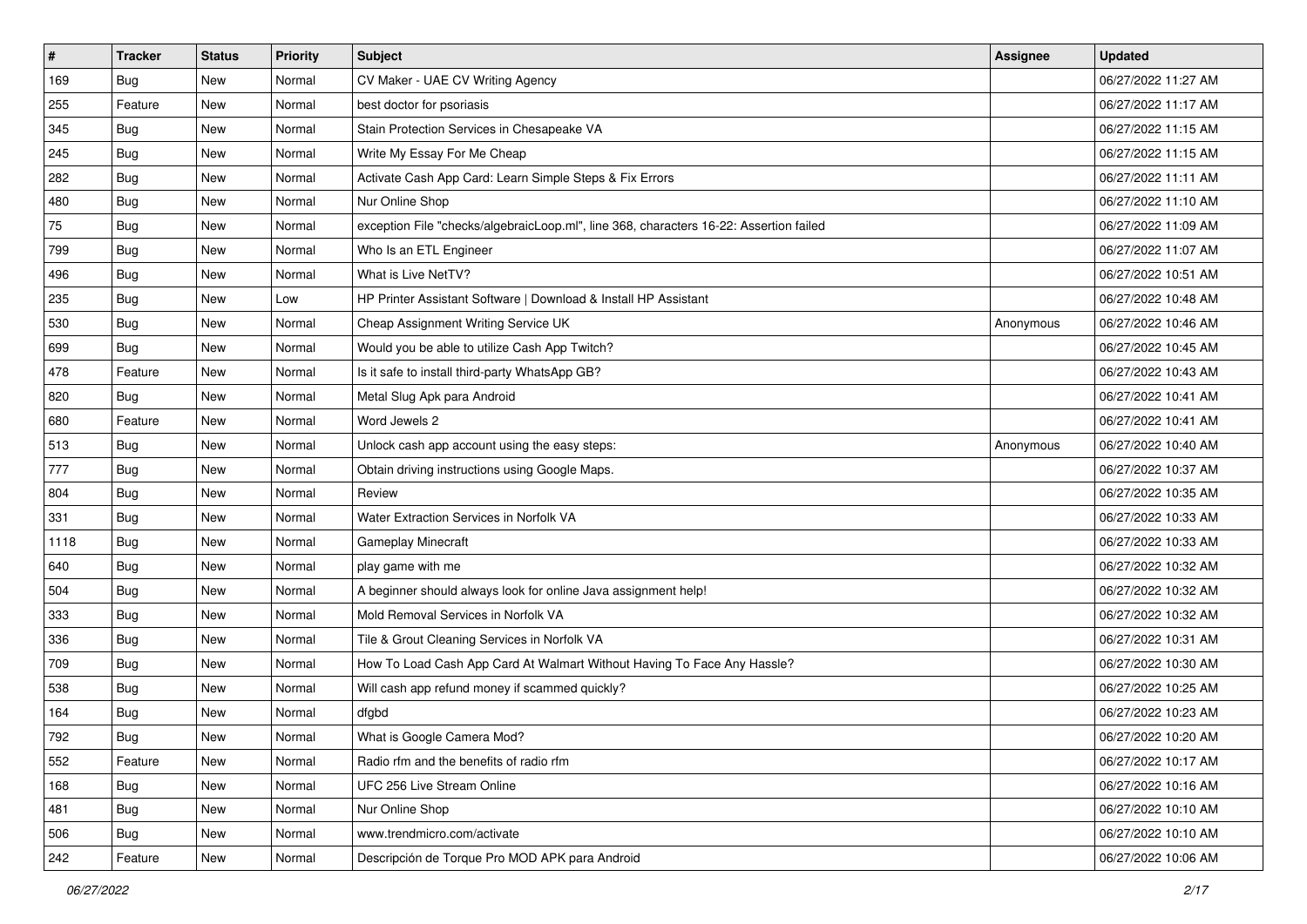| $\vert$ # | <b>Tracker</b> | <b>Status</b> | <b>Priority</b> | <b>Subject</b>                                                                                                                               | Assignee               | <b>Updated</b>      |
|-----------|----------------|---------------|-----------------|----------------------------------------------------------------------------------------------------------------------------------------------|------------------------|---------------------|
| 486       | Bug            | New           | Low             | <b>HP Wireless Printer Setup</b>                                                                                                             | Anonymous              | 06/27/2022 10:04 AM |
| 232       | <b>Bug</b>     | New           | Normal          | FM whatsapp messaging app.                                                                                                                   |                        | 06/27/2022 10:04 AM |
| 642       | <b>Bug</b>     | New           | Normal          | thong tin thoi tiet ngay hom nay                                                                                                             |                        | 06/27/2022 10:03 AM |
| 133       | Bug            | New           | Normal          | craftlabs                                                                                                                                    |                        | 06/27/2022 10:01 AM |
| 281       | Feature        | New           | Normal          | what are the types of Ringtones?                                                                                                             | Anonymous              | 06/27/2022 10:01 AM |
| 590       | Bug            | New           | Normal          | Follow proper initiatives to check my cash app card balance:                                                                                 |                        | 06/27/2022 09:57 AM |
| 490       | <b>Bug</b>     | New           | Normal          | Unlock cash app account by getting quick solutions from the technical executives                                                             |                        | 06/27/2022 09:57 AM |
| 637       | Feature        | New           | Normal          | Why do the Outlook rules not work in my account?                                                                                             |                        | 06/27/2022 09:51 AM |
| 675       | <b>Bug</b>     | New           | Normal          | What Are Smart Tactics To Fix Cash App Transfer Failed Hurdles?                                                                              |                        | 06/27/2022 09:51 AM |
| 275       | Bug            | New           | Normal          | Activate Cash App Card With Or Without QR - Step By Step Guide                                                                               | Pierre-Loïc<br>Garoche | 06/27/2022 09:48 AM |
| 639       | <b>Bug</b>     | New           | Normal          | thong tin chinh xac                                                                                                                          |                        | 06/27/2022 09:48 AM |
| 822       | Bug            | New           | Normal          | Dowload Your Boyfriend Game                                                                                                                  |                        | 06/27/2022 09:48 AM |
| 798       | Bug            | New           | Normal          | Who Is an ETL Engineer                                                                                                                       |                        | 06/27/2022 09:48 AM |
| 944       | Feature        | New           | Normal          | Canon.com/ijsetup                                                                                                                            |                        | 06/27/2022 09:46 AM |
| 76        | <b>Bug</b>     | New           | Normal          | Import error: Load error: imported node real_to_int declared in a regular Lustre file. File "include/conv.lusi", line 1,<br>characters 0-64: |                        | 06/27/2022 09:43 AM |
| 190       | Bug            | New           | Normal          | All About Cash App Transfer Fail Problems                                                                                                    |                        | 06/27/2022 09:37 AM |
| 347       | <b>Bug</b>     | New           | Normal          | Eco/Green Cleaning Services in Chesapeake VA                                                                                                 |                        | 06/27/2022 09:35 AM |
| 819       | <b>Bug</b>     | New           | Normal          | Metal Slug Apk para Android                                                                                                                  |                        | 06/27/2022 09:35 AM |
| 244       | Bug            | New           | Normal          | Quels sont les avantages des stations de radio en ligne.                                                                                     |                        | 06/27/2022 09:34 AM |
| 988       | <b>Bug</b>     | New           | Normal          | <b>Medicinal Mushrooms</b>                                                                                                                   |                        | 06/27/2022 09:33 AM |
| 685       | Bug            | New           | Low             | youtube thumbnail downloader                                                                                                                 | Pierre-Loïc<br>Garoche | 06/27/2022 09:30 AM |
| 503       | <b>Bug</b>     | New           | Normal          | Youtube Premium Apk free download for Android                                                                                                |                        | 06/27/2022 09:29 AM |
| 634       | Bug            | New           | Normal          | Buy Vidalista Tablets (Tadalafil) at [\$25 OFF + Free Shipping] Vidalistatablets                                                             |                        | 06/27/2022 09:29 AM |
| 525       | Bug            | New           | Normal          | If you don't have a QR code: How to activate cash app card in app                                                                            |                        | 06/27/2022 09:27 AM |
| 614       | <b>Bug</b>     | New           | Normal          | Como baixar o MOD APK no celular                                                                                                             |                        | 06/27/2022 09:26 AM |
| 575       | Feature        | New           | Low             | cheap jordan replicas for sale                                                                                                               | Pierre-Loïc<br>Garoche | 06/27/2022 09:21 AM |
| 508       | Bug            | New           | Normal          | hire a professional dissertation help                                                                                                        |                        | 06/27/2022 09:20 AM |
| 380       | <b>Bug</b>     | New           | Normal          | Moving Services in McLean VA                                                                                                                 |                        | 06/27/2022 09:16 AM |
| 205       | <b>Bug</b>     | New           | Low             | Mens Designer Glasses                                                                                                                        |                        | 06/27/2022 09:14 AM |
| 489       | <b>Bug</b>     | New           | Normal          | Get cash app refund instantly if sent to the wrong person                                                                                    |                        | 06/27/2022 09:12 AM |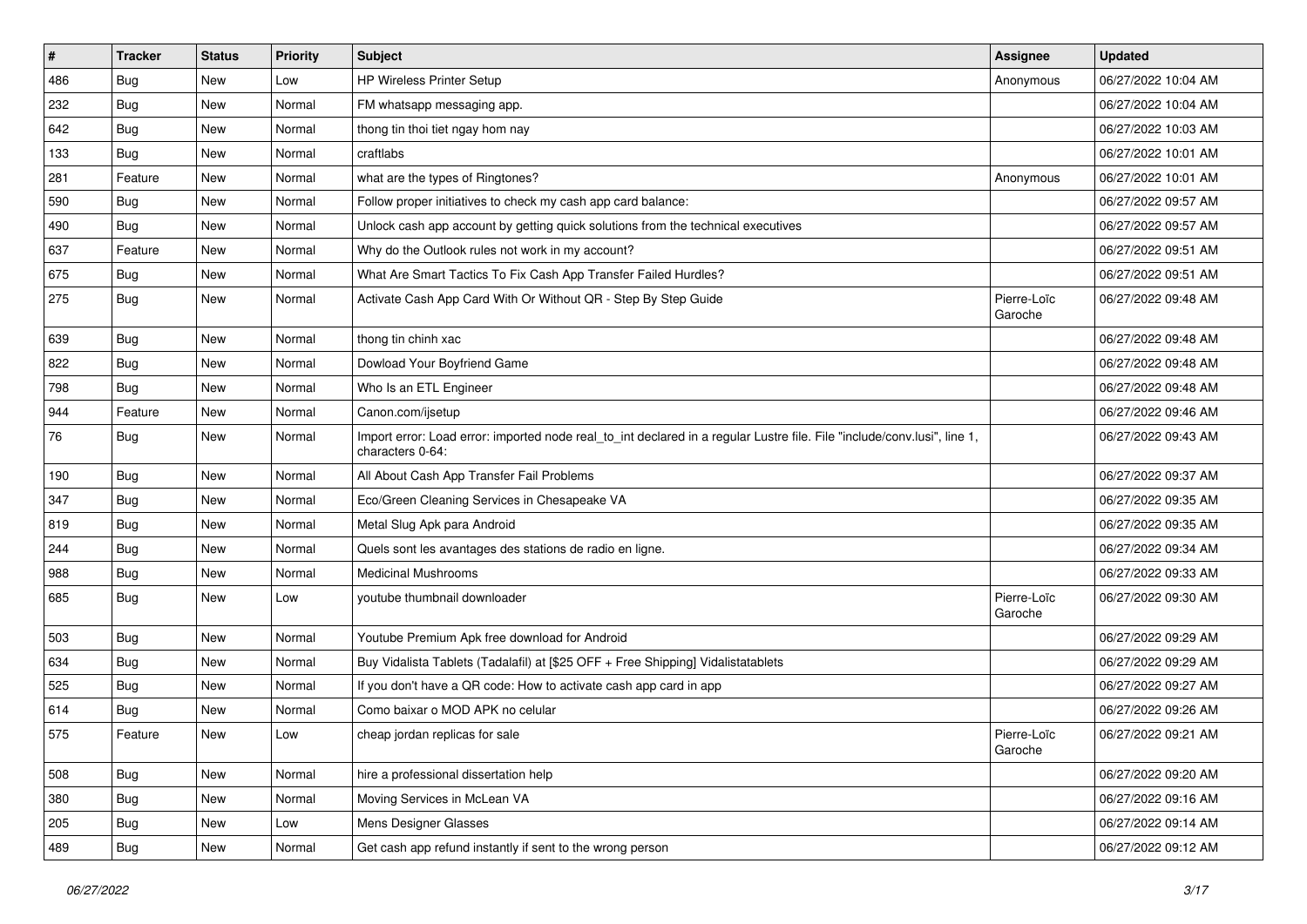| $\vert$ # | <b>Tracker</b> | <b>Status</b> | <b>Priority</b> | <b>Subject</b>                                                                         | Assignee               | <b>Updated</b>      |
|-----------|----------------|---------------|-----------------|----------------------------------------------------------------------------------------|------------------------|---------------------|
| 726       | Bug            | New           | Normal          | Mobile Application Development Services                                                |                        | 06/27/2022 09:10 AM |
| 234       | Bug            | New           | Normal          | My Personal Experience With the College Writing Services                               |                        | 06/27/2022 09:09 AM |
| 772       | <b>Bug</b>     | New           | Normal          | united airlines baggage policy                                                         |                        | 06/27/2022 09:09 AM |
| 146       | Bug            | New           | Normal          | bayabais                                                                               |                        | 06/27/2022 09:03 AM |
| 652       | <b>Bug</b>     | New           | Normal          | <b>Sesame Health Benefits</b>                                                          |                        | 06/27/2022 08:59 AM |
| 491       | Feature        | New           | Normal          | Automatically download and paste Reddit wallpapers into Windows                        |                        | 06/27/2022 08:59 AM |
| 657       | Bug            | New           | Normal          | Coconut Nutrition Facts And Health Benefits                                            |                        | 06/27/2022 08:56 AM |
| 113       | Bug            | New           | Normal          | ufc 254 live                                                                           |                        | 06/27/2022 08:54 AM |
| 214       | Feature        | New           | Normal          | Five Christmas Apps For Apple Users                                                    |                        | 06/27/2022 08:53 AM |
| 959       | <b>Bug</b>     | New           | Normal          | Get connected with cash app team-How to get money off cash app at walmart without card |                        | 06/27/2022 08:52 AM |
| 653       | <b>Bug</b>     | New           | Normal          | Jujube (Jinjoles): Properties And Health Benefits                                      |                        | 06/27/2022 08:47 AM |
| 606       | Feature        | <b>New</b>    | Normal          | Play unblocked cookie crush 3                                                          | Pierre-Loïc<br>Garoche | 06/27/2022 08:45 AM |
| 228       | <b>Bug</b>     | New           | Normal          | Why Does Cash App Transaction Failed? - Here Is the Answer                             |                        | 06/27/2022 08:44 AM |
| 591       | <b>Bug</b>     | New           | Normal          | How To Find Facebook Modifications For Your Spotify Premium Apk?                       |                        | 06/27/2022 08:41 AM |
| 531       | Bug            | <b>New</b>    | Normal          | Cheap Assignment Writing Service UK                                                    | Anonymous              | 06/27/2022 08:39 AM |
| 262       | <b>Bug</b>     | New           | Normal          | It this true to dealing Wuth                                                           |                        | 06/27/2022 08:39 AM |
| 683       | Feature        | New           | Normal          | Game creation                                                                          |                        | 06/27/2022 08:39 AM |
| 497       | Bug            | New           | Normal          | Fake Nike Dunk Low Off-White Lot 50                                                    |                        | 06/27/2022 08:33 AM |
| 785       | Bug            | New           | Normal          | How To Get Money Off Cash App Without Card Or With A Card?                             |                        | 06/27/2022 08:28 AM |
| 251       | Bug            | New           | Normal          | All About Cash App Transfer Fail Problems                                              | Pierre-Loïc<br>Garoche | 06/27/2022 08:25 AM |
| 515       | <b>Bug</b>     | New           | Normal          | Fragment Nike Dunk High Tokyo Fake                                                     |                        | 06/27/2022 08:24 AM |
| 157       | <b>Bug</b>     | New           | Normal          | Forget cash app pin                                                                    |                        | 06/27/2022 08:18 AM |
| 495       | <b>Bug</b>     | New           | Normal          | Twitch Clip Downloader Download Twitch Clips Online 2021                               |                        | 06/27/2022 08:17 AM |
| 528       | <b>Bug</b>     | New           | Normal          | Korean Mag                                                                             |                        | 06/27/2022 08:14 AM |
| 141       | Feature        | New           | Normal          | Something about jerry curly                                                            |                        | 06/27/2022 08:07 AM |
| 514       | Bug            | New           | Normal          | Trans-Caribbean                                                                        |                        | 06/27/2022 08:06 AM |
| 720       | <b>Bug</b>     | New           | Normal          | How does Cash App Phone Number provide a quick treatment?                              |                        | 06/27/2022 08:02 AM |
| 556       | <b>Bug</b>     | New           | Normal          | Play Game Mod Apk With Your Friends                                                    |                        | 06/27/2022 08:01 AM |
| 584       | Bug            | New           | Normal          | Want the cash app customer service number to check balance?                            |                        | 06/27/2022 08:00 AM |
| 92        | <b>Bug</b>     | New           | High            | expression should have been normalized in EMF backend                                  | Pierre-Loïc<br>Garoche | 06/27/2022 07:59 AM |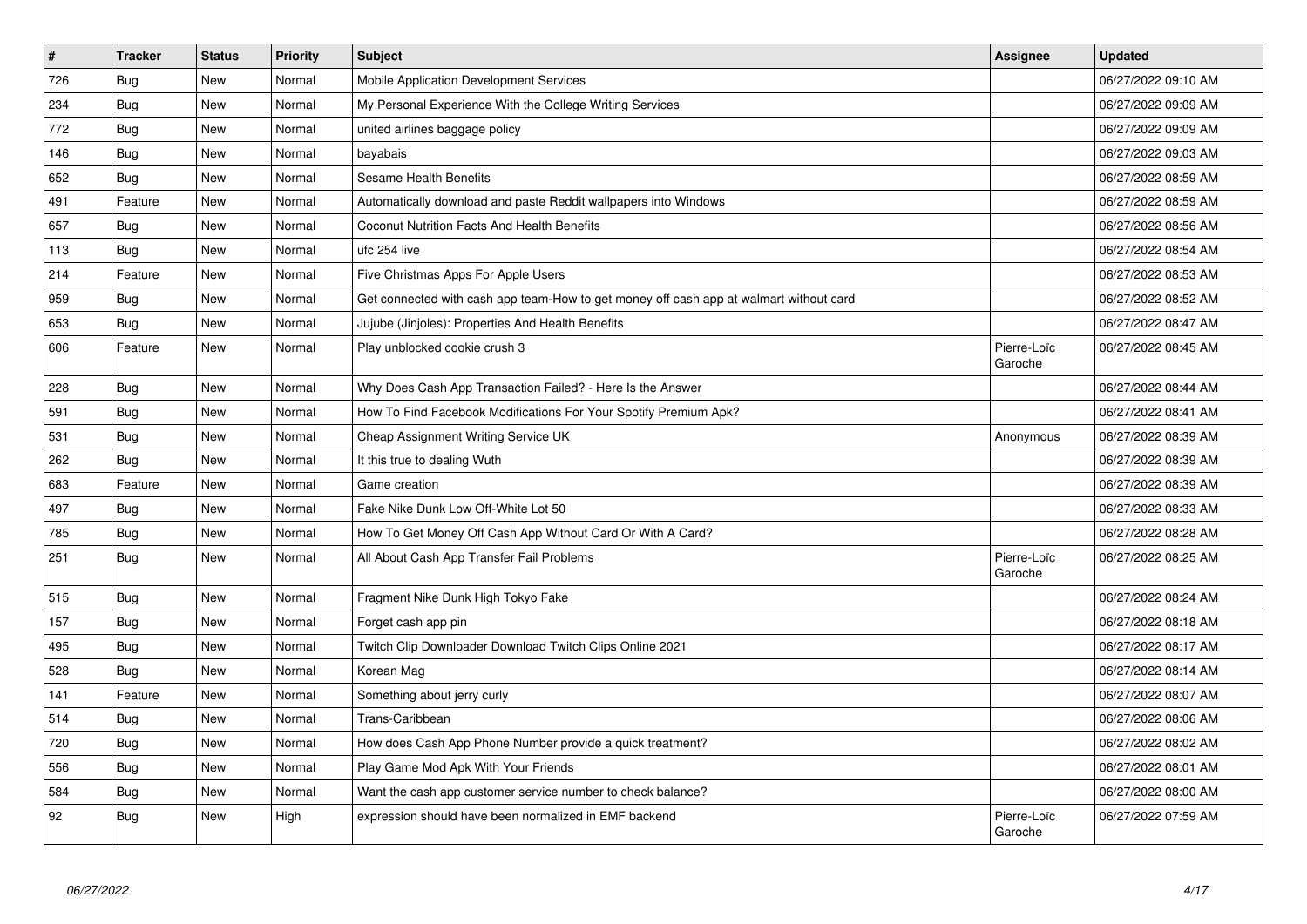| $\pmb{\#}$ | <b>Tracker</b> | <b>Status</b> | <b>Priority</b> | <b>Subject</b>                                                                           | Assignee               | <b>Updated</b>      |
|------------|----------------|---------------|-----------------|------------------------------------------------------------------------------------------|------------------------|---------------------|
| 722        | <b>Bug</b>     | <b>New</b>    | Normal          | Vergrößern Sie Instagram-Fotos mit instazoom                                             | Christophe<br>Garion   | 06/27/2022 07:54 AM |
| 116        | Bug            | New           | Normal          | aertaeyg                                                                                 |                        | 06/27/2022 07:43 AM |
| 502        | <b>Bug</b>     | New           | Normal          | Les instructions pour définir des sonneries pour iPhone sont simples et faciles à suivre |                        | 06/27/2022 07:40 AM |
| 671        | Bug            | <b>New</b>    | Normal          | Hot games                                                                                | Pierre-Loïc<br>Garoche | 06/27/2022 07:40 AM |
| 572        | Feature        | New           | Normal          | New features of WhatsApp Plus on Android phones                                          | Pierre-Loïc<br>Garoche | 06/27/2022 07:38 AM |
| 667        | Bug            | New           | Normal          | What Is a Ringtone?                                                                      |                        | 06/27/2022 07:34 AM |
| 250        | <b>Bug</b>     | New           | Normal          | Reviews of phone ringtones                                                               |                        | 06/27/2022 07:29 AM |
| 158        | Bug            | New           | Normal          | dfghj zcvgh                                                                              |                        | 06/27/2022 07:28 AM |
| 498        | <b>Bug</b>     | New           | Normal          | Téléchargeur SoundCloud : SoundCloud en Mp3                                              | Christophe<br>Garion   | 06/27/2022 07:27 AM |
| 519        | <b>Bug</b>     | <b>New</b>    | Normal          | Are you finding online UK Assignment writers?                                            |                        | 06/27/2022 07:23 AM |
| 681        | Feature        | New           | High            | Online Class                                                                             |                        | 06/27/2022 07:20 AM |
| 996        | <b>Bug</b>     | New           | Normal          | Cricut.com/setup                                                                         |                        | 06/27/2022 07:12 AM |
| 471        | <b>Bug</b>     | New           | Normal          | Residential Floor Cleaning Westchester MA                                                |                        | 06/27/2022 07:08 AM |
| 1018       | Bug            | <b>New</b>    | Normal          | So erhalten Sie ein kostenloses Hörbuch                                                  |                        | 06/27/2022 07:08 AM |
| 687        | Bug            | New           | Normal          | How to use twitch.tv/activate?                                                           |                        | 06/27/2022 07:08 AM |
| 550        | Bug            | New           | Normal          | Nederland FM - beste manieren om naar internationale radio op internet te luisteren      |                        | 06/27/2022 07:04 AM |
| 317        | <b>Bug</b>     | <b>New</b>    | Normal          | Eco/Green Cleaning Services in Virginia Beach VA                                         |                        | 06/27/2022 07:03 AM |
| 565        | Bug            | New           | Normal          | How To Install RepelisPlus On Your Android Phone?                                        |                        | 06/27/2022 06:54 AM |
| 807        | <b>Bug</b>     | New           | Normal          | 1v1Battle is a strategic action 'Build and shoot' game                                   |                        | 06/27/2022 06:52 AM |
| 618        | <b>Bug</b>     | New           | Normal          | Buy Steroids Online with OurMedicnes.com   Best Quality Steroids                         |                        | 06/27/2022 06:46 AM |
| 520        | <b>Bug</b>     | <b>New</b>    | Normal          | What Is The Major Role Of Cash.app/Help and Support Page?                                |                        | 06/27/2022 06:43 AM |
| 577        | <b>Bug</b>     | New           | Normal          | Follow these easy steps to make Admiral Casino Login                                     |                        | 06/27/2022 06:34 AM |
| 727        | <b>Bug</b>     | New           | Normal          | Drive for speed simulator mod apk                                                        | Pierre-Loïc<br>Garoche | 06/27/2022 06:33 AM |
| 507        | <b>Bug</b>     | <b>New</b>    | Normal          | central.bitdefender.com                                                                  |                        | 06/27/2022 06:31 AM |
| 763        | <b>Bug</b>     | New           | High            | How to Make a Ringtone on Your iPhone                                                    |                        | 06/27/2022 06:21 AM |
| 188        | Bug            | <b>New</b>    | Normal          | Why are university students buying assignments online?                                   | Pierre-Loïc<br>Garoche | 06/27/2022 06:19 AM |
| 505        | <b>Bug</b>     | <b>New</b>    | Normal          | www.trendmicro.com/activate                                                              |                        | 06/27/2022 06:15 AM |
| 669        | Feature        | New           | Normal          | Nursing Assignment Help                                                                  |                        | 06/27/2022 06:12 AM |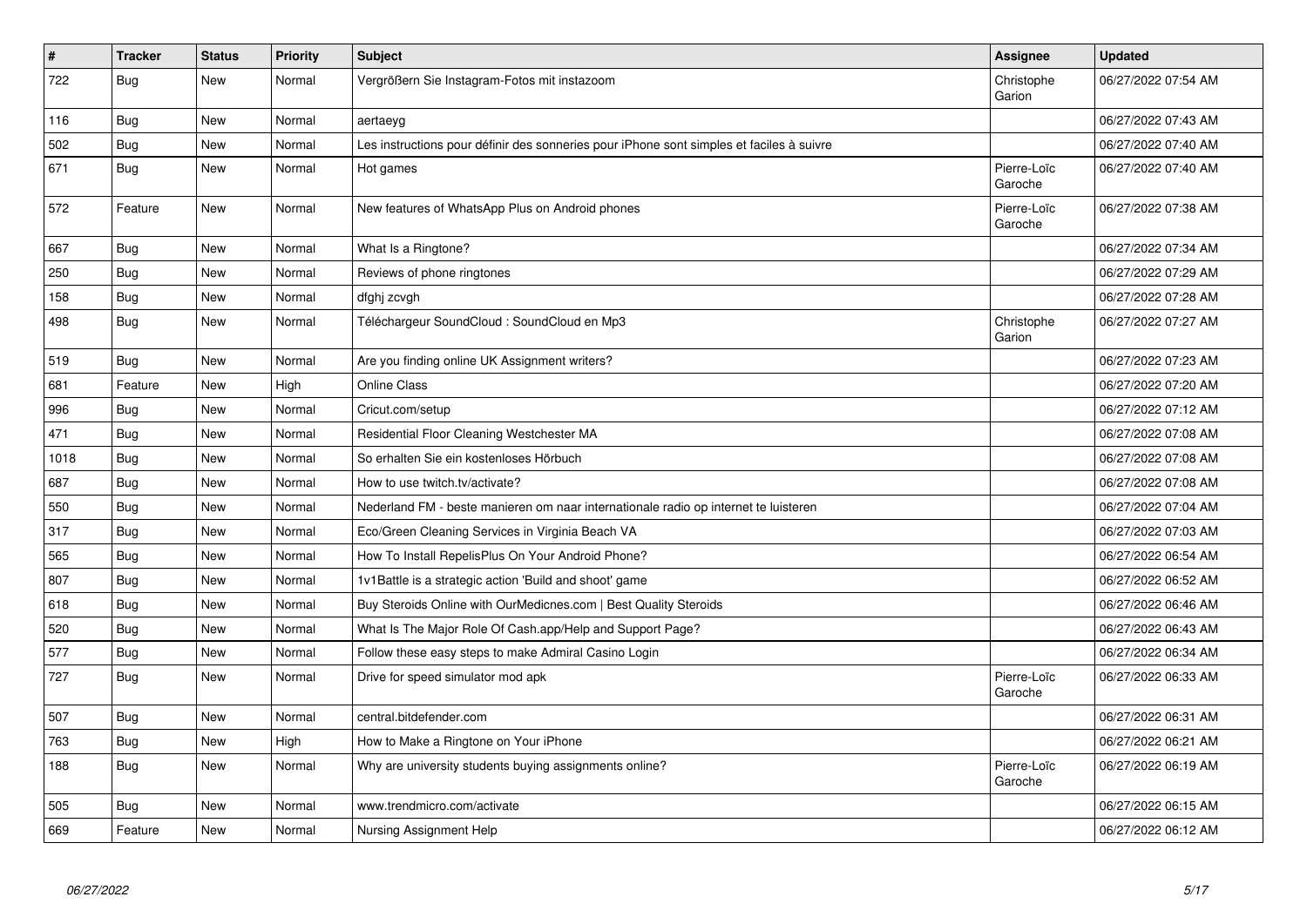| $\vert$ # | Tracker    | <b>Status</b> | <b>Priority</b> | Subject                                                                                | Assignee               | <b>Updated</b>      |
|-----------|------------|---------------|-----------------|----------------------------------------------------------------------------------------|------------------------|---------------------|
| 797       | <b>Bug</b> | New           | Normal          | Psychedelic                                                                            | Christophe<br>Garion   | 06/27/2022 06:07 AM |
| 487       | <b>Bug</b> | New           | Normal          | Cheap Fake Dunks                                                                       |                        | 06/27/2022 06:01 AM |
| 499       | Feature    | New           | Normal          | Discover The Premium Features Of Spotify Mod Apk                                       |                        | 06/27/2022 05:56 AM |
| 665       | Feature    | New           | Normal          | Look for a dedicated help with finance assignment                                      |                        | 06/27/2022 05:56 AM |
| 588       | <b>Bug</b> | New           | Normal          | YouTube Vanced Apk Manager App - Como instalá-lo                                       |                        | 06/27/2022 05:52 AM |
| 541       | Bug        | New           | Normal          | How to fix the cash app payment failed errors?                                         |                        | 06/27/2022 05:52 AM |
| 546       | Feature    | New           | Normal          | Quickbooks Error                                                                       |                        | 06/27/2022 05:51 AM |
| 689       | <b>Bug</b> | New           | Normal          | How to use twitch.tv/activate?                                                         |                        | 06/27/2022 05:44 AM |
| 715       | Bug        | New           | Normal          | Puppy Playtime Descargar gratis                                                        |                        | 06/27/2022 05:42 AM |
| 808       | <b>Bug</b> | New           | Normal          | Sinnvolle Guten-Morgen-Grüße                                                           |                        | 06/27/2022 05:41 AM |
| 985       | Bug        | New           | Normal          | Find out the vitality of Facebook Phone Number:                                        |                        | 06/27/2022 05:39 AM |
| 780       | <b>Bug</b> | New           | Normal          | <b>Best Whatsapp Modified APKs</b>                                                     | Pierre-Loïc<br>Garoche | 06/27/2022 05:38 AM |
| 315       | Bug        | New           | Normal          | Dissertation help UK                                                                   |                        | 06/27/2022 05:29 AM |
| 532       | Bug        | New           | Normal          | My Assignment Help                                                                     |                        | 06/27/2022 05:29 AM |
| 723       | <b>Bug</b> | New           | High            | The best horror game in 2021                                                           | Christophe<br>Garion   | 06/27/2022 05:28 AM |
| 484       | <b>Bug</b> | <b>New</b>    | Normal          | UK best essay writing service                                                          |                        | 06/27/2022 05:20 AM |
| 527       | Feature    | New           | Normal          | My Teachers                                                                            |                        | 06/27/2022 05:14 AM |
| 534       | Bug        | New           | Normal          | Know how to initiate cash app refund by contacting the technical team                  | Pierre-Loïc<br>Garoche | 06/27/2022 05:06 AM |
| 805       | <b>Bug</b> | New           | Normal          | Ketamine Online Store                                                                  | Christophe<br>Garion   | 06/27/2022 05:01 AM |
| 702       | <b>Bug</b> | New           | Normal          | Avail Chime Customer Service to know How To Get Chime Bank Statement                   |                        | 06/27/2022 04:59 AM |
| 694       | Bug        | New           | Normal          | How to Get Guidance On How To Cash App Withdrawal Limit?                               | Christophe<br>Garion   | 06/27/2022 04:58 AM |
| 978       | <b>Bug</b> | New           | Normal          | Delamore Lodge is a place to stay.                                                     |                        | 06/27/2022 04:57 AM |
| 523       | Bug        | New           | Normal          | What Is The Right Google Account Recovery Aid To Regain Account Access?                | Pierre-Loïc<br>Garoche | 06/27/2022 04:56 AM |
| 209       | Bug        | New           | Normal          | Neglect to access old Cash App account considering message notice issue? Contact help. |                        | 06/27/2022 04:49 AM |
| 194       | <b>Bug</b> | New           | Normal          | lace closure wigs                                                                      |                        | 06/27/2022 04:48 AM |
| 173       | Feature    | New           | Normal          | private limited company registration                                                   |                        | 06/27/2022 04:47 AM |
| 782       | <b>Bug</b> | New           | Normal          | Comment faire une sonnerie téléphonique                                                |                        | 06/27/2022 04:47 AM |
| 278       | <b>Bug</b> | New           | Normal          | Cash App Help & Solutions - Here You Will Get Better Assistance                        |                        | 06/27/2022 04:41 AM |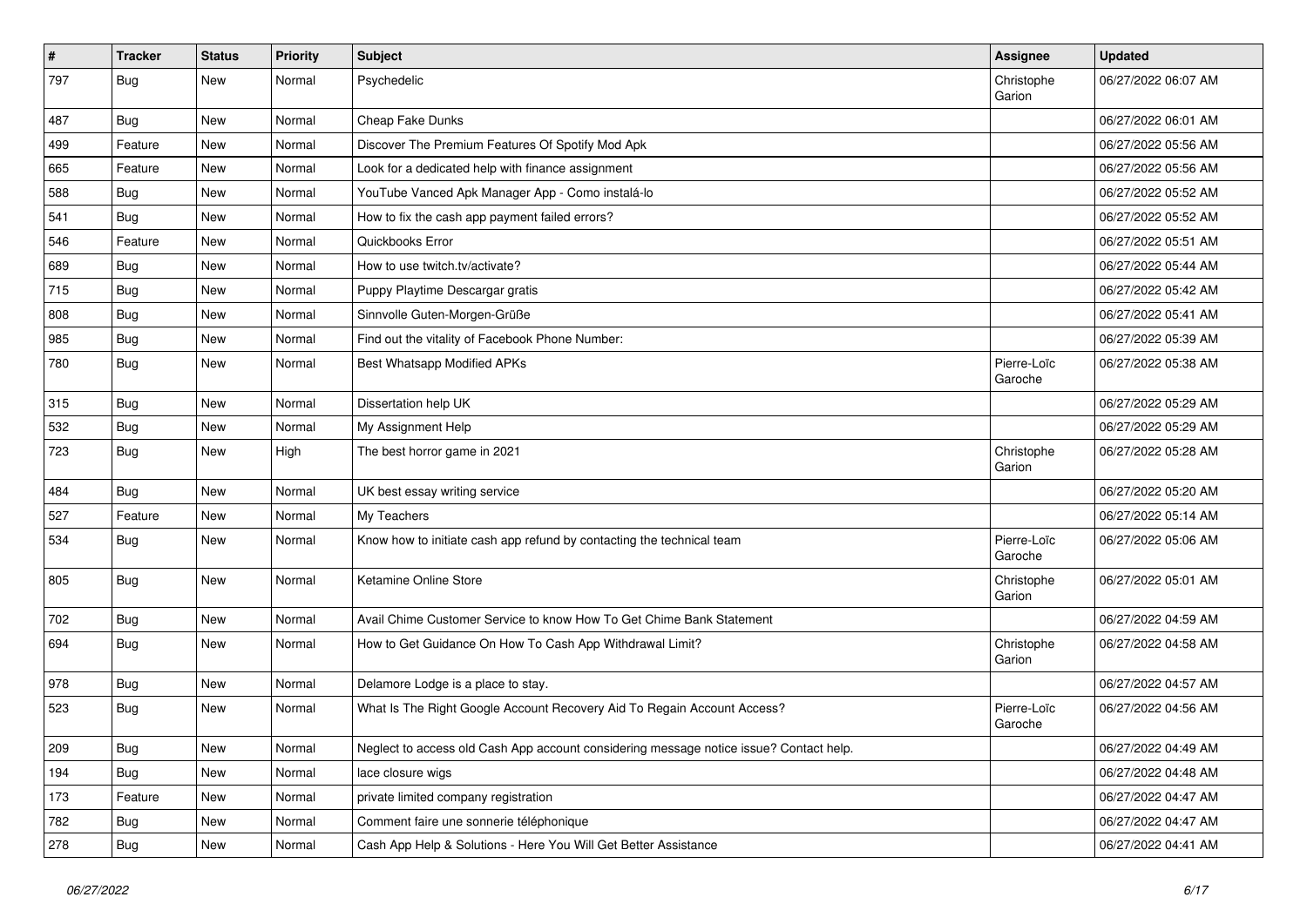| $\vert$ # | <b>Tracker</b> | <b>Status</b> | <b>Priority</b> | Subject                                                                                                                                                                                                                                                               | <b>Assignee</b>        | <b>Updated</b>      |
|-----------|----------------|---------------|-----------------|-----------------------------------------------------------------------------------------------------------------------------------------------------------------------------------------------------------------------------------------------------------------------|------------------------|---------------------|
| 1127      | <b>Bug</b>     | New           | Normal          | Is there any support to find Google Feud answers?                                                                                                                                                                                                                     |                        | 06/27/2022 04:27 AM |
| 63        | Feature        | New           | Normal          | Skip normalization step in mutation generation if it possible                                                                                                                                                                                                         | Pierre-Loïc<br>Garoche | 06/27/2022 04:16 AM |
| 237       | Feature        | <b>New</b>    | Normal          | HP Printer Assistant Software   Download & Install HP Assistant                                                                                                                                                                                                       |                        | 06/27/2022 04:15 AM |
| 544       | Bug            | New           | Normal          | Hey! I had a very cool idea to order our general picture on canvas for my family as a gift. But couldn't find a good<br>one. Once my friend advised me this article in which I found what I was looking for and gave a cool gift to my<br>family.                     |                        | 06/27/2022 04:10 AM |
| 596       | Bug            | New           | Normal          | <b>Kids Games</b>                                                                                                                                                                                                                                                     |                        | 06/27/2022 04:08 AM |
| 823       | Feature        | New           | Normal          | How much does Disney Plus cost?                                                                                                                                                                                                                                       | Pierre-Loïc<br>Garoche | 06/27/2022 04:05 AM |
| 267       | Bug            | New           | Normal          | How To Use Internet Radio Services To Listen To Your Favorite Songs                                                                                                                                                                                                   |                        | 06/27/2022 04:05 AM |
| 200       | Bug            | New           | Normal          | uiopi[o                                                                                                                                                                                                                                                               |                        | 06/27/2022 04:04 AM |
| 646       | Feature        | New           | Normal          | Collaborative Research Group                                                                                                                                                                                                                                          |                        | 06/27/2022 04:01 AM |
| 494       | <b>Bug</b>     | New           | Normal          | <b>Buy Discussion Post</b>                                                                                                                                                                                                                                            |                        | 06/27/2022 03:51 AM |
| 218       | Bug            | New           | Normal          | Popular Educational trends                                                                                                                                                                                                                                            |                        | 06/27/2022 03:49 AM |
| 656       | <b>Bug</b>     | <b>New</b>    | Normal          | Kiwi Nutrition Facts And Health Benefits                                                                                                                                                                                                                              |                        | 06/27/2022 03:49 AM |
| 518       | <b>Bug</b>     | New           | Normal          | How To Check The Balance Of Cash App Account By Taking Cash App Support?                                                                                                                                                                                              |                        | 06/27/2022 03:46 AM |
| 222       | Bug            | New           | Normal          | Social Profile links                                                                                                                                                                                                                                                  |                        | 06/27/2022 03:39 AM |
| 672       | Bug            | New           | Normal          | The easiest way to delete ringtones on iPhone                                                                                                                                                                                                                         |                        | 06/27/2022 03:38 AM |
| 138       | <b>Bug</b>     | <b>New</b>    | Normal          | own-sweethome                                                                                                                                                                                                                                                         |                        | 06/27/2022 03:36 AM |
| 74        | Bug            | New           | Normal          | const is not supported inside contract                                                                                                                                                                                                                                | Pierre-Loïc<br>Garoche | 06/27/2022 03:35 AM |
| 482       | Bug            | New           | Normal          | <b>Text Window</b>                                                                                                                                                                                                                                                    |                        | 06/27/2022 03:29 AM |
| 593       | Bug            | New           | Normal          | Eiffel Spark Ultimate C2 SN series is a fully synthetic range of advanced performance engine oils blended in high<br>performance fully synthetic (PAO – polyalphaolefin) basestocks fortified with advanced technology additive<br>system, specifically formulated to |                        | 06/27/2022 03:28 AM |
| 153       | <b>Bug</b>     | New           | Normal          | urgent loan online                                                                                                                                                                                                                                                    | Christophe<br>Garion   | 06/27/2022 03:27 AM |
| 966       | Bug            | New           | Normal          | How to Download the Filmes                                                                                                                                                                                                                                            |                        | 06/27/2022 03:25 AM |
| 740       | Feature        | New           | Normal          | Online Thesis Help USA                                                                                                                                                                                                                                                |                        | 06/27/2022 03:19 AM |
| 171       | Feature        | New           | Normal          | loan management system                                                                                                                                                                                                                                                |                        | 06/27/2022 03:18 AM |
| 1077      | Bug            | New           | Normal          | Les excellentes façons d'utiliser ces images                                                                                                                                                                                                                          |                        | 06/27/2022 03:08 AM |
| 119       | Bug            | New           | Normal          | klhjigyu                                                                                                                                                                                                                                                              |                        | 06/27/2022 03:07 AM |
| 292       | <b>Bug</b>     | New           | Normal          | Venmo to Cash App Transfer Of Money- Explore Here                                                                                                                                                                                                                     |                        | 06/27/2022 03:05 AM |
| 474       | <b>Bug</b>     | New           | Normal          | Floor Waxing Arlington MA                                                                                                                                                                                                                                             |                        | 06/27/2022 03:03 AM |
| 175       | Feature        | New           | Normal          | All About Cash App Transfer Fail Problems                                                                                                                                                                                                                             |                        | 06/27/2022 02:59 AM |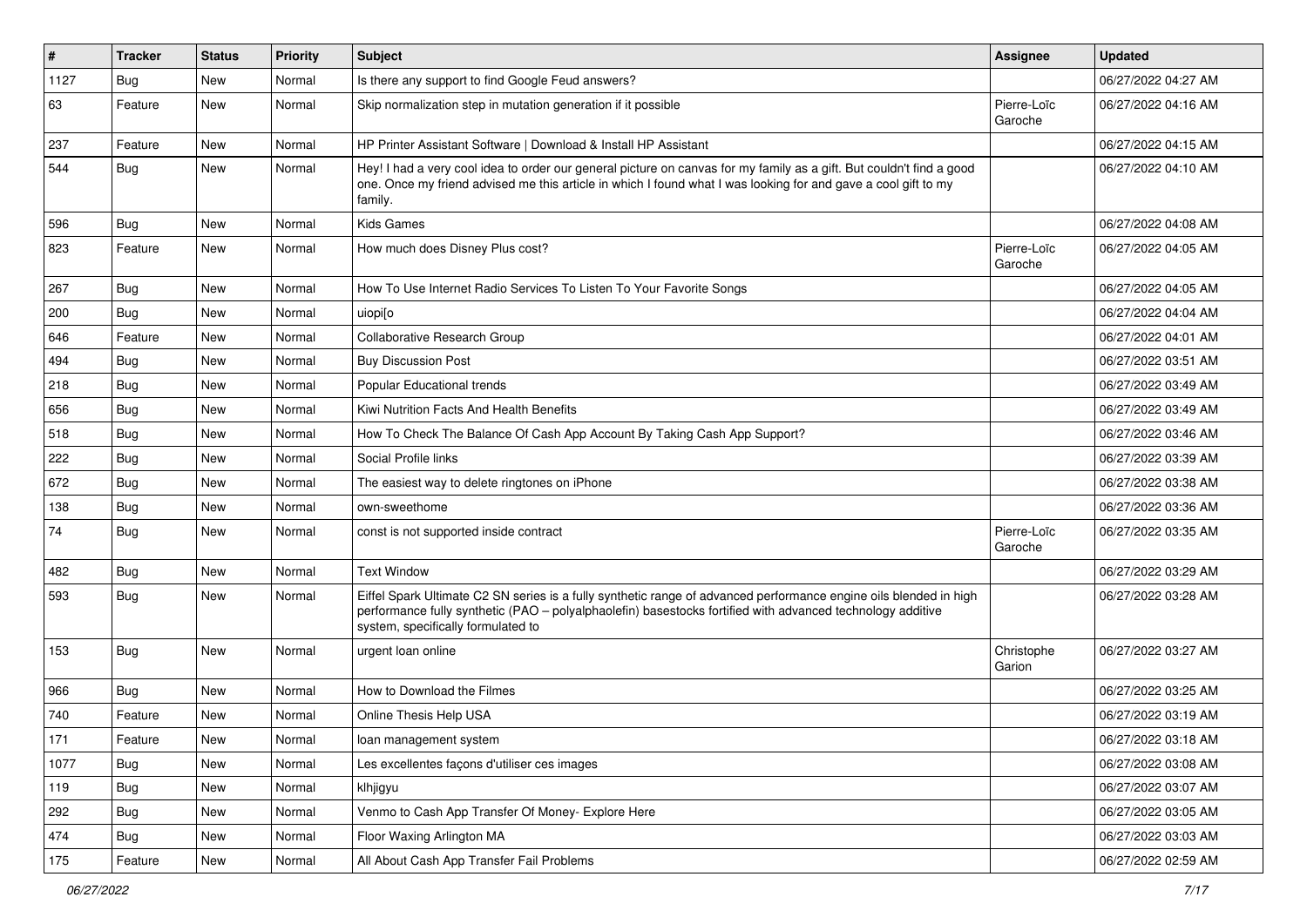| $\vert$ # | <b>Tracker</b> | <b>Status</b> | <b>Priority</b> | <b>Subject</b>                                                            | Assignee               | <b>Updated</b>      |
|-----------|----------------|---------------|-----------------|---------------------------------------------------------------------------|------------------------|---------------------|
| 696       | <b>Bug</b>     | New           | Normal          | How to Install the TuMangaOnline App                                      |                        | 06/27/2022 02:49 AM |
| 468       | <b>Bug</b>     | New           | Normal          | Floor Cleaning Westchester MA                                             |                        | 06/27/2022 02:41 AM |
| 806       | Feature        | New           | Normal          | Go everywhere thanks to mapquest driving directions                       |                        | 06/27/2022 02:39 AM |
| 1112      | <b>Bug</b>     | New           | Normal          | What Cash App Policy Says If Random Person Sent Me Money On Cash App?     |                        | 06/27/2022 02:39 AM |
| 561       | Bug            | New           | Normal          | Enjoy the Full YouTube Premium Experience With YouTube Premium Membership |                        | 06/27/2022 02:37 AM |
| 569       | Bug            | New           | Normal          | What is the incoming and outgoing mail server for Outlook IMAP settings?  | Pierre-Loïc<br>Garoche | 06/27/2022 02:29 AM |
| 167       | Bug            | New           | Normal          | instant loan without documents                                            | Anonymous              | 06/27/2022 02:27 AM |
| 261       | Bug            | New           | Normal          | Ringtone Downloads - Easy Ways Come Up With Your Own Ringtones            |                        | 06/27/2022 02:23 AM |
| 1001      | <b>Bug</b>     | <b>New</b>    | Normal          | Venmo Keep Saying Error?                                                  |                        | 06/27/2022 02:20 AM |
| 1117      | Bug            | New           | Normal          | Equal Words - Word search game for PC and Windows Phone                   |                        | 06/27/2022 02:12 AM |
| 271       | Feature        | New           | Normal          | Fashion                                                                   |                        | 06/27/2022 02:07 AM |
| 488       | Bug            | New           | Normal          | Quick solution to solve cash app dispute by the technical team            |                        | 06/27/2022 02:04 AM |
| 632       | Bug            | New           | Normal          | CheapestMedsShop   100% Safe Medicines Online in UK & AUS.                |                        | 06/27/2022 02:04 AM |
| 616       | <b>Bug</b>     | New           | Normal          | Buy Anavar Tablets   Anavar For Sale in USA, UK & Australia               |                        | 06/27/2022 02:02 AM |
| 789       | <b>Bug</b>     | New           | Normal          | Full version                                                              |                        | 06/27/2022 02:01 AM |
| 196       | <b>Bug</b>     | <b>New</b>    | Normal          | Homoeobazaar For Homeopathy Medicines                                     |                        | 06/27/2022 01:58 AM |
| 372       | Bug            | New           | Normal          | Auto Transport Services in Arlington County VA                            |                        | 06/27/2022 01:42 AM |
| 180       | Feature        | New           | Normal          | homoeobazaar                                                              |                        | 06/27/2022 01:39 AM |
| 693       | Feature        | New           | Normal          | How To Get My Money Back From The Cash App To Your Wallet?                |                        | 06/27/2022 01:31 AM |
| 154       | <b>Bug</b>     | New           | Normal          | fdgyyrut gyrtrw                                                           |                        | 06/27/2022 01:21 AM |
| 139       | <b>Bug</b>     | New           | Normal          | relseo                                                                    |                        | 06/27/2022 01:20 AM |
| 611       | Feature        | New           | Normal          | Buy All Modafinil & Armodafinil Tablets @Buy Modafinil US                 |                        | 06/27/2022 01:12 AM |
| 149       | <b>Bug</b>     | New           | Normal          | dftgy                                                                     |                        | 06/27/2022 01:11 AM |
| 522       | Feature        | New           | Normal          | Can You Check App Limits, If Cash app won't let me send money?            |                        | 06/27/2022 01:06 AM |
| 207       | Feature        | New           | Low             | real estate lead conversion                                               |                        | 06/27/2022 01:02 AM |
| 114       | Bug            | New           | Normal          | <b>Medical Research Writing Services</b>                                  |                        | 06/27/2022 12:57 AM |
| 648       | Feature        | New           | Normal          | <b>Plum Health Benefits</b>                                               |                        | 06/27/2022 12:54 AM |
| 758       | <b>Bug</b>     | New           | Normal          | How Do I Study Consistently For Hours?                                    |                        | 06/27/2022 12:49 AM |
| 651       | <b>Bug</b>     | New           | Normal          | Salmon Health Benefits                                                    |                        | 06/27/2022 12:42 AM |
| 557       | Feature        | New           | Normal          | <b>Business Law Assignment Help</b>                                       |                        | 06/27/2022 12:38 AM |
| 684       | <b>Bug</b>     | New           | Normal          | Difference between paper map and online map                               |                        | 06/27/2022 12:34 AM |
| 998       | Bug            | New           | Normal          | Is It Hard to Solve Wordle An                                             |                        | 06/27/2022 12:24 AM |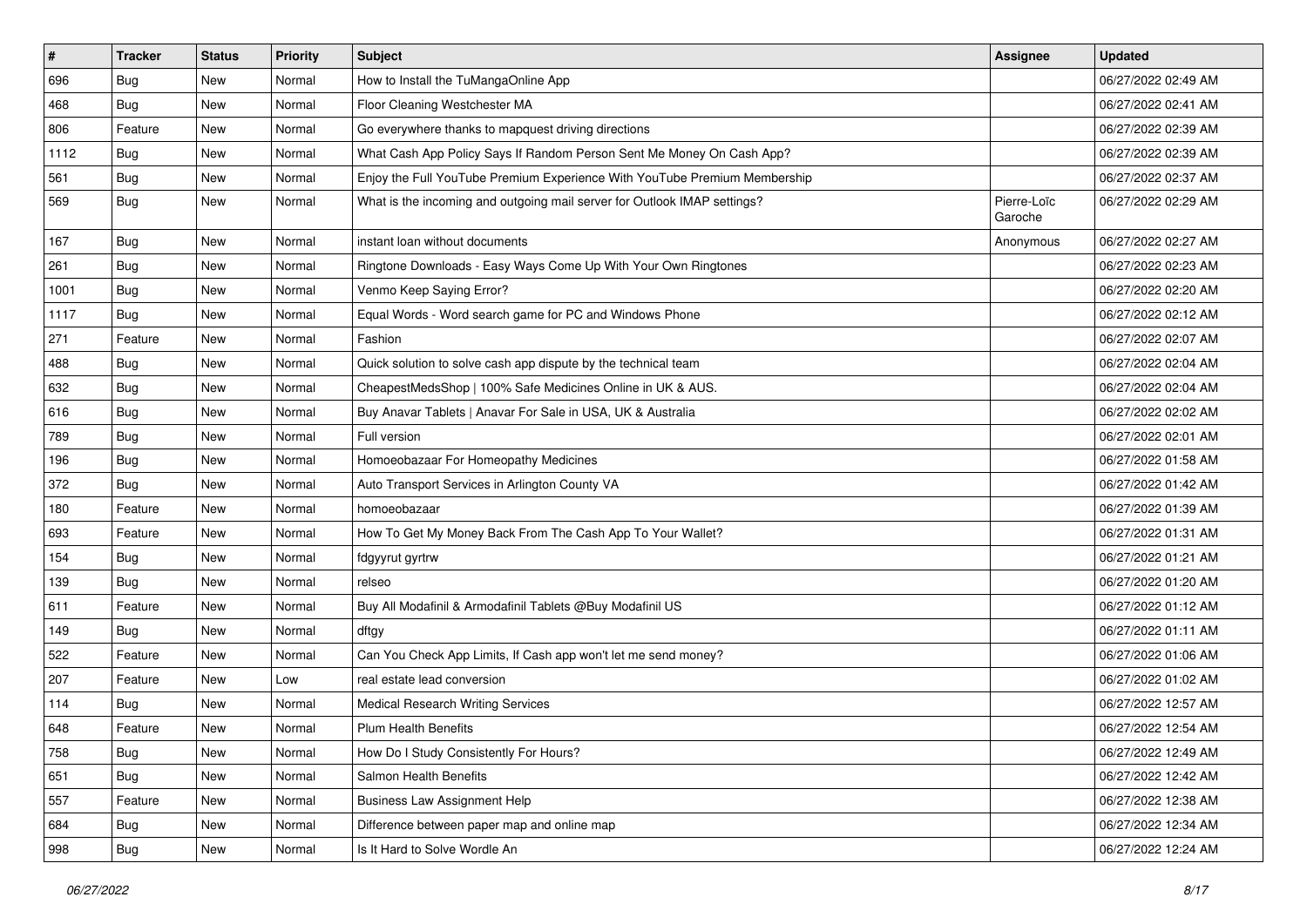| $\vert$ # | <b>Tracker</b> | <b>Status</b> | <b>Priority</b> | <b>Subject</b>                                                             | Assignee               | <b>Updated</b>      |
|-----------|----------------|---------------|-----------------|----------------------------------------------------------------------------|------------------------|---------------------|
| 612       | <b>Bug</b>     | New           | Normal          | Luxury Slingshot Rental                                                    |                        | 06/27/2022 12:17 AM |
| 511       | Feature        | New           | Normal          | Fashion                                                                    | Anonymous              | 06/27/2022 12:17 AM |
| 619       | Bug            | New           | Normal          | Online Trusted Medicine Store in US for Health - Genericmedsupply          |                        | 06/27/2022 12:12 AM |
| 595       | Bug            | New           | Normal          | RFM Online - une révolution dans la gestion de l'identité numérique        |                        | 06/27/2022 12:05 AM |
| 143       | Bug            | New           | Normal          | Bob lace front wigs                                                        |                        | 06/26/2022 11:52 PM |
| 643       | <b>Bug</b>     | New           | Normal          | Oreo TV Apk Download                                                       |                        | 06/26/2022 11:50 PM |
| 159       | <b>Bug</b>     | New           | Normal          | xfguih njgkh                                                               |                        | 06/26/2022 11:38 PM |
| 697       | Bug            | New           | Normal          | How to Descargar Pura TV For Android                                       |                        | 06/26/2022 11:36 PM |
| 224       | Feature        | New           | Normal          | Instant Personal Loan                                                      | Pierre-Loïc<br>Garoche | 06/26/2022 11:33 PM |
| 145       | Bug            | New           | Normal          | abdulbaissagar                                                             |                        | 06/26/2022 11:32 PM |
| 992       | Bug            | New           | Normal          | So vergrößern Sie Ihr Instagram-Profilbild                                 |                        | 06/26/2022 11:29 PM |
| 219       | <b>Bug</b>     | New           | Normal          | Free Ringtones for Cell Phones.                                            |                        | 06/26/2022 11:25 PM |
| 748       | <b>Bug</b>     | New           | Normal          | Il y a quelques façons d'obtenir des sonneries gratuites pour votre iPhone |                        | 06/26/2022 11:24 PM |
| 815       | <b>Bug</b>     | New           | Normal          | how do i call cash app customer service                                    | Xavier Thirioux        | 06/26/2022 10:54 PM |
| 571       | Bug            | New           | Normal          | How may the Cash app dispute your trade?                                   | Pierre-Loïc<br>Garoche | 06/26/2022 10:48 PM |
| 962       | <b>Bug</b>     | New           | Normal          | Kostenlose Hörbücher                                                       |                        | 06/26/2022 10:45 PM |
| 774       | <b>Bug</b>     | New           | Normal          | Follow proper initiatives                                                  |                        | 06/26/2022 10:40 PM |
| 269       | <b>Bug</b>     | New           | Normal          | Is there such a site for app design?                                       | Anonymous              | 06/26/2022 10:36 PM |
| 545       | Feature        | New           | Normal          | <b>Best Canvas Print Company</b>                                           |                        | 06/26/2022 10:28 PM |
| 719       | <b>Bug</b>     | New           | Normal          | How Do I Send \$5000 Through Cash App Account With Ease?                   |                        | 06/26/2022 10:14 PM |
| 533       | Bug            | New           | Normal          | How to complete the homework assignments in economics in the easiest way?  |                        | 06/26/2022 10:12 PM |
| 938       | Bug            | New           | Normal          | Would you like to have your own ringtone                                   | Christophe<br>Garion   | 06/26/2022 09:54 PM |
| 645       | Bug            | New           | Normal          | thong tin chinh xac nhat hom nay                                           |                        | 06/26/2022 09:46 PM |
| 647       | Feature        | New           | Normal          | <b>Cranberry Health Benefits</b>                                           |                        | 06/26/2022 09:45 PM |
| 764       | <b>Bug</b>     | New           | Normal          | What is available to see what I can watch HBO Max?                         |                        | 06/26/2022 08:52 PM |
| 576       | <b>Bug</b>     | New           | Normal          | So laden Sie ein Instagram-Bild herunter                                   |                        | 06/26/2022 08:46 PM |
| 769       | <b>Bug</b>     | New           | Normal          | check my cash app                                                          |                        | 06/26/2022 08:33 PM |
| 605       | Feature        | New           | Normal          | What will the future of logo design be like?                               |                        | 06/26/2022 08:25 PM |
| 280       | <b>Bug</b>     | New           | Normal          | Pacific Web Design                                                         |                        | 06/26/2022 08:18 PM |
| 512       | <b>Bug</b>     | New           | Normal          | The Importance Of Using Custom Writing Services                            |                        | 06/26/2022 08:04 PM |
| 460       | Bug            | New           | Normal          | Floor Cleaning Medford MA                                                  |                        | 06/26/2022 08:00 PM |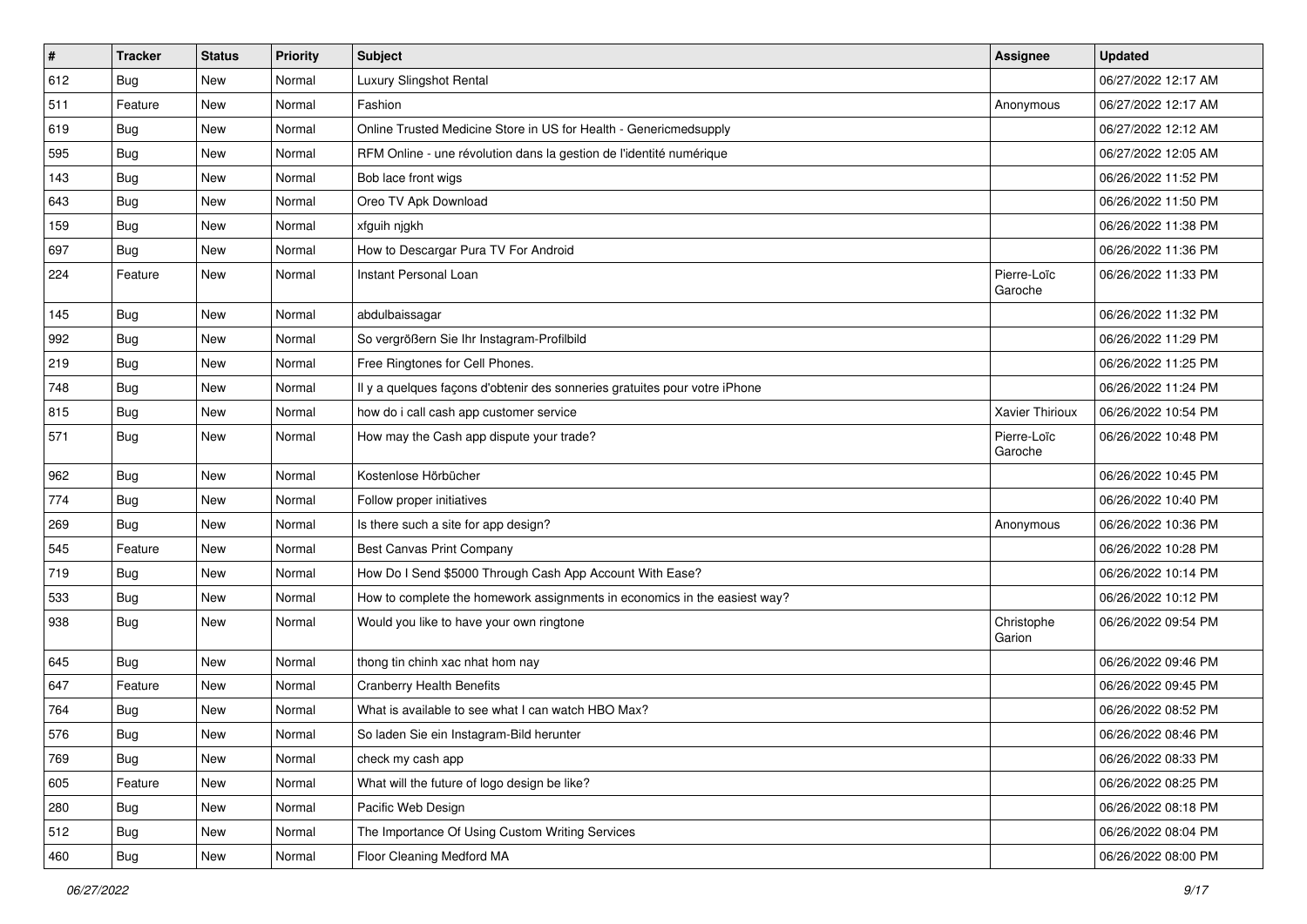| $\pmb{\#}$ | <b>Tracker</b> | <b>Status</b> | <b>Priority</b> | <b>Subject</b>                                             | <b>Assignee</b>      | <b>Updated</b>      |
|------------|----------------|---------------|-----------------|------------------------------------------------------------|----------------------|---------------------|
| 201        | <b>Bug</b>     | New           | Normal          | closure wig                                                |                      | 06/26/2022 07:50 PM |
| 302        | <b>Bug</b>     | New           | Normal          | Auto Electrical Repair Services in Norcross GA             |                      | 06/26/2022 07:49 PM |
| 939        | Bug            | New           | Normal          | Ability to change sound notifications                      | Christophe<br>Garion | 06/26/2022 07:37 PM |
| 970        | Bug            | New           | Normal          | The Amount Of Time Does Cash App Direct Deposit Time Take? |                      | 06/26/2022 07:32 PM |
| 655        | Bug            | New           | Normal          | <b>Eggplant Health Benefits</b>                            |                      | 06/26/2022 07:21 PM |
| 773        | <b>Bug</b>     | New           | Normal          | Spades - Play online free                                  |                      | 06/26/2022 07:18 PM |
| 206        | Bug            | New           | Low             | <b>Cheap Electric Bikes</b>                                |                      | 06/26/2022 07:00 PM |
| 132        | Bug            | New           | Normal          | concrete-everything                                        |                      | 06/26/2022 06:56 PM |
| 1104       | <b>Bug</b>     | New           | Normal          | Idle game fix bug                                          |                      | 06/26/2022 06:52 PM |
| 690        | Bug            | New           | Normal          | campervan hire                                             |                      | 06/26/2022 06:47 PM |
| 752        | <b>Bug</b>     | New           | Normal          | Plagerism checker                                          |                      | 06/26/2022 06:33 PM |
| 795        | Bug            | New           | Normal          | Drift Boss - Exciting Race                                 |                      | 06/26/2022 06:32 PM |
| 529        | <b>Bug</b>     | New           | Normal          | Thop TV APK - Free Download for Android                    |                      | 06/26/2022 06:28 PM |
| 1108       | Bug            | New           | Normal          | Six Guns Mod Apk Answers Your Questions                    |                      | 06/26/2022 06:26 PM |
| 901        | Feature        | New           | Normal          | good game ever                                             |                      | 06/26/2022 06:25 PM |
| 585        | Bug            | New           | Normal          | What is cash app help number?                              |                      | 06/26/2022 06:21 PM |
| 787        | Bug            | New           | Normal          | Assured Assignment Help                                    |                      | 06/26/2022 06:14 PM |
| 825        | <b>Bug</b>     | New           | Normal          | Lucky Patcher Download                                     |                      | 06/26/2022 06:09 PM |
| 1096       | Bug            | New           | Normal          | Race and experience new life.                              |                      | 06/26/2022 06:07 PM |
| 794        | Feature        | New           | Normal          | Safe place to buy fifa coins                               |                      | 06/26/2022 06:07 PM |
| 810        | Feature        | New           | Normal          | how to remove viruses from a phone                         |                      | 06/26/2022 06:05 PM |
| 203        | <b>Bug</b>     | New           | Low             | Airport Taxi Guildford                                     | Anonymous            | 06/26/2022 06:03 PM |
| 129        | <b>Bug</b>     | New           | Normal          | xcvgbgh                                                    |                      | 06/26/2022 06:01 PM |
| 730        | Bug            | New           | Normal          | Canon IJ Network Tool                                      |                      | 06/26/2022 05:51 PM |
| 802        | <b>Bug</b>     | New           | Normal          | Who Is an ETL Engineer                                     |                      | 06/26/2022 05:48 PM |
| 170        | Feature        | New           | Normal          | top mba colleges in bangalore                              |                      | 06/26/2022 05:46 PM |
| 126        | Feature        | New           | Normal          | Stussy Air Force 1 replica                                 |                      | 06/26/2022 05:46 PM |
| 152        | Bug            | New           | High            | professional bridal makeup artist                          | Christophe<br>Garion | 06/26/2022 05:44 PM |
| 151        | Feature        | New           | Normal          | Law Essay Writing Service - Assignments Planet             |                      | 06/26/2022 05:42 PM |
| 123        | Bug            | New           | Normal          | https://www.reddit.com/r/NRLgrandfinal2020/                |                      | 06/26/2022 05:36 PM |
| 1116       | <b>Bug</b>     | New           | Normal          | ipTV smarts pro                                            |                      | 06/26/2022 05:34 PM |
| 974        | Bug            | New           | Normal          | Watch NCAA Football Live Streaming Free                    |                      | 06/26/2022 05:33 PM |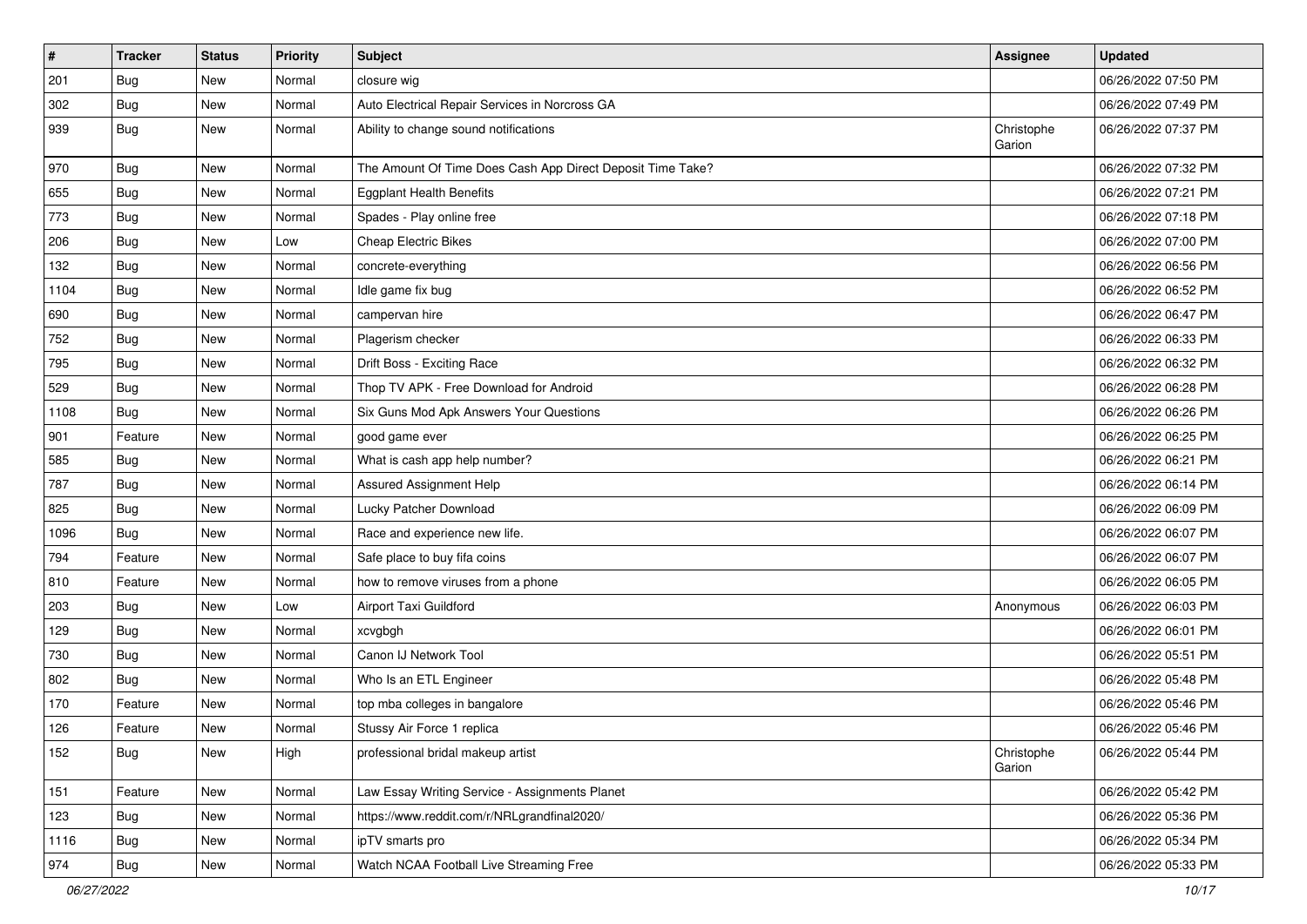| $\vert$ # | <b>Tracker</b> | <b>Status</b> | <b>Priority</b> | Subject                                                                    | Assignee               | <b>Updated</b>      |
|-----------|----------------|---------------|-----------------|----------------------------------------------------------------------------|------------------------|---------------------|
| 469       | <b>Bug</b>     | New           | Normal          | Germs Removal Westchester MA                                               |                        | 06/26/2022 05:31 PM |
| 622       | <b>Bug</b>     | New           | Normal          | CheapestMedsShop   100% Safe Medicines Online in UK & AUS.                 |                        | 06/26/2022 05:27 PM |
| 1098      | Bug            | New           | Normal          | Life of a Fisherman                                                        |                        | 06/26/2022 05:16 PM |
| 285       | Bug            | New           | Normal          | Have you ever written an essay?                                            |                        | 06/26/2022 05:15 PM |
| 673       | Bug            | New           | Normal          | Learn the basics of pixel art - Clear grid                                 |                        | 06/26/2022 04:57 PM |
| 716       | <b>Bug</b>     | New           | Normal          | La celebración de un BabyShower.                                           |                        | 06/26/2022 04:56 PM |
| 220       | Feature        | New           | Normal          | essay writing services                                                     |                        | 06/26/2022 04:55 PM |
| 666       | <b>Bug</b>     | New           | Normal          | 470+ pages à colorier de Noël                                              |                        | 06/26/2022 04:55 PM |
| 535       | <b>Bug</b>     | New           | Normal          | Getting Tangled Problems When You Try To Apply For Cash App Delete Account | Christophe<br>Garion   | 06/26/2022 04:51 PM |
| 940       | Bug            | New           | Normal          | What is Plex and Is Plex Legal?                                            |                        | 06/26/2022 04:50 PM |
| 809       | <b>Bug</b>     | New           | Normal          | Smash Karts - immerse yourself in the exciting race                        |                        | 06/26/2022 04:49 PM |
| 580       | Bug            | New           | High            | What is Narrative Essay?                                                   | Christophe<br>Garion   | 06/26/2022 04:49 PM |
| 610       | Feature        | New           | Normal          | CheapestMedsShop 100% Safe Medicines Online in USA UK & AUS.               |                        | 06/26/2022 04:35 PM |
| 120       | Bug            | New           | Normal          | ghfjtkx                                                                    | Pierre-Loïc<br>Garoche | 06/26/2022 04:31 PM |
| 750       | Bug            | New           | Normal          | Create a Report Template                                                   |                        | 06/26/2022 04:27 PM |
| 601       | <b>Bug</b>     | New           | Normal          | Best Essay Writing Service UK                                              | Pierre-Loïc<br>Garoche | 06/26/2022 04:23 PM |
| 1097      | <b>Bug</b>     | New           | Normal          | Race and experience new life.                                              |                        | 06/26/2022 04:22 PM |
| 712       | Bug            | New           | Normal          | <b>Tips and Tricks</b>                                                     |                        | 06/26/2022 04:19 PM |
| 631       | Bug            | New           | Normal          | How Can I Load Cash App Card at Walmart straight away?                     |                        | 06/26/2022 04:07 PM |
| 732       | Bug            | New           | Normal          | Get rectifications steps about why cash app transfer failed                |                        | 06/26/2022 03:28 PM |
| 284       | Bug            | New           | Normal          | All About Cash App Transfer Fail Problems                                  |                        | 06/26/2022 03:15 PM |
| 193       | <b>Bug</b>     | New           | Normal          | 18% Discount on Homeopathic medicines                                      |                        | 06/26/2022 03:13 PM |
| 674       | Bug            | New           | Normal          | The best game in 2021                                                      | Pierre-Loïc<br>Garoche | 06/26/2022 03:10 PM |
| 592       | Bug            | New           | Normal          | Deezer Premium APK - Baixe músicas de qualquer lugar do mundo de graça     |                        | 06/26/2022 02:55 PM |
| 649       | Feature        | New           | Normal          | Pear Health Benefits                                                       |                        | 06/26/2022 02:53 PM |
| 247       | <b>Bug</b>     | New           | Normal          | best 4 Channel Amp                                                         |                        | 06/26/2022 02:47 PM |
| 312       | <b>Bug</b>     | New           | Normal          | Stain Protection Services in Virginia Beach VA                             |                        | 06/26/2022 02:46 PM |
| 582       | <b>Bug</b>     | New           | Normal          | Cash App Won't Let Me Send Money If There Is A Low Balance Available       | Pierre-Loïc<br>Garoche | 06/26/2022 02:39 PM |
| 573       | <b>Bug</b>     | New           | Normal          | Experimente lo mejor en la aplicación Apk de juegos gratis                 |                        | 06/26/2022 02:11 PM |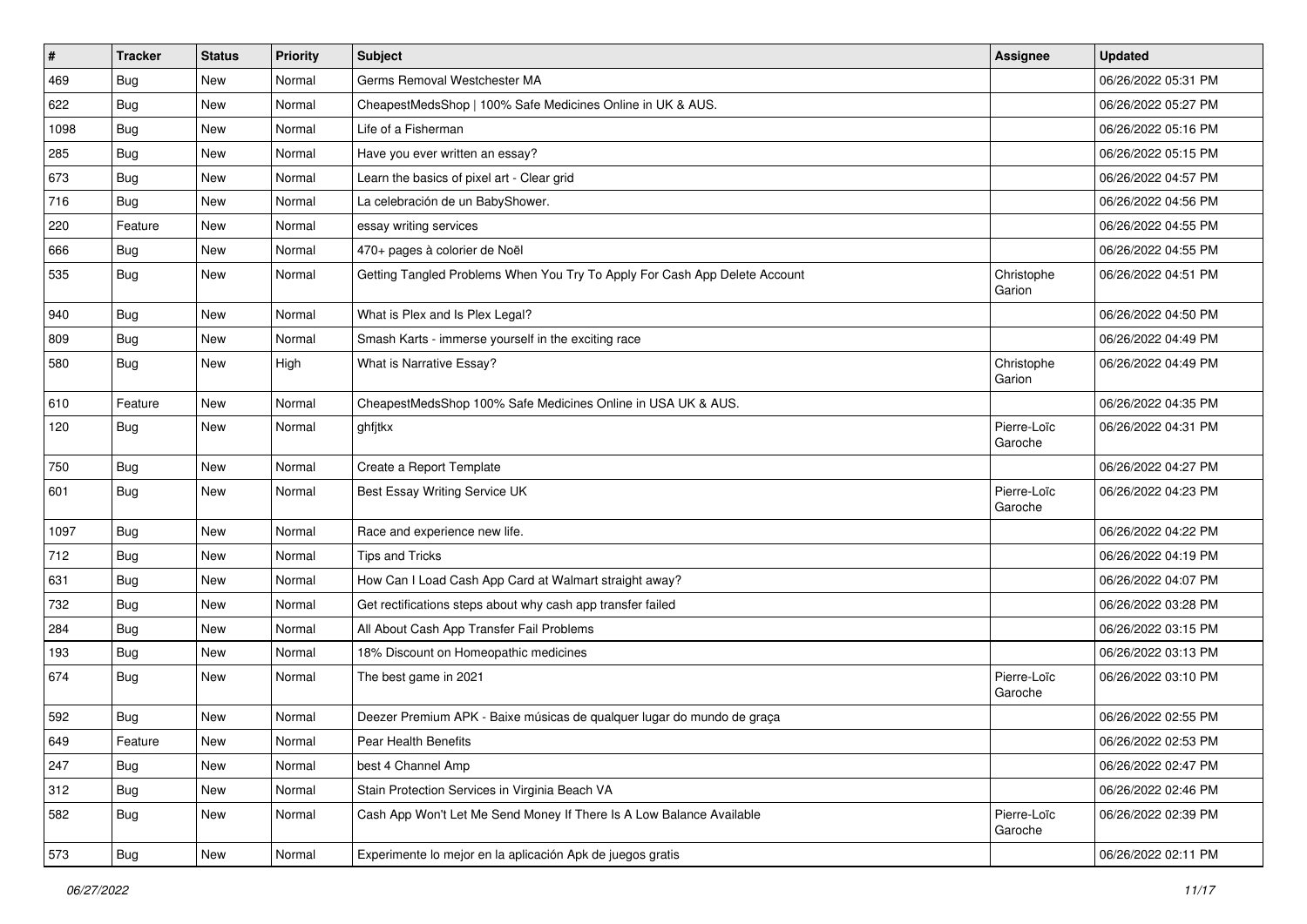| $\vert$ # | <b>Tracker</b> | <b>Status</b> | <b>Priority</b> | Subject                                                                       | <b>Assignee</b>        | <b>Updated</b>      |
|-----------|----------------|---------------|-----------------|-------------------------------------------------------------------------------|------------------------|---------------------|
| 961       | <b>Bug</b>     | New           | Normal          | TeaTv is an Android                                                           |                        | 06/26/2022 02:02 PM |
| 589       | <b>Bug</b>     | New           | Normal          | How can I get the cash app phone number of customer support?                  |                        | 06/26/2022 01:59 PM |
| 754       | <b>Bug</b>     | New           | Normal          | Cómo descargar tonos gratis de teléfono celular                               |                        | 06/26/2022 01:56 PM |
| 568       | <b>Bug</b>     | New           | Normal          | Instale a versão mais recente do YouTube Premium                              |                        | 06/26/2022 01:53 PM |
| 768       | Bug            | New           | Normal          | Where can you buy best jackets online?                                        |                        | 06/26/2022 01:50 PM |
| 144       | <b>Bug</b>     | New           | Normal          | curly bob lace front wigs                                                     |                        | 06/26/2022 01:44 PM |
| 705       | <b>Bug</b>     | New           | Normal          | wuxiaworld                                                                    |                        | 06/26/2022 01:43 PM |
| 784       | <b>Bug</b>     | New           | Normal          | How To Add Money On Cash App Card And Check The Funds?                        |                        | 06/26/2022 01:43 PM |
| 553       | <b>Bug</b>     | New           | Normal          | Cinema HD APK - Free Movie Enjoyment App on Android                           |                        | 06/26/2022 01:39 PM |
| 735       | Bug            | New           | Normal          | A quick fix of how to get money back from cash app stocks                     |                        | 06/26/2022 01:31 PM |
| 265       | <b>Bug</b>     | New           | Normal          | 3 Faq's On Downloading To Your Apple Ipod                                     |                        | 06/26/2022 01:26 PM |
| 623       | <b>Bug</b>     | New           | Normal          | Listen to online radio stations for mobile phones                             |                        | 06/26/2022 01:20 PM |
| 759       | Bug            | New           | Normal          | Canon IJ Network Tool                                                         | Pierre-Loïc<br>Garoche | 06/26/2022 01:17 PM |
| 510       | Feature        | New           | Normal          | Fashion                                                                       | Anonymous              | 06/26/2022 01:11 PM |
| 88        | <b>Bug</b>     | New           | Normal          | kind2 output: When for node arguments                                         | Pierre-Loïc<br>Garoche | 06/26/2022 01:11 PM |
| 555       | <b>Bug</b>     | New           | Normal          | web design development in hyderabad                                           |                        | 06/26/2022 01:08 PM |
| 664       | <b>Bug</b>     | New           | Normal          | Tea TV Apk Download - The Best Way to Watch Movies Offline                    |                        | 06/26/2022 12:59 PM |
| 811       | <b>Bug</b>     | New           | Normal          | Canon IJ Network Tool                                                         |                        | 06/26/2022 12:58 PM |
| 136       | Bug            | New           | Normal          | snappow                                                                       |                        | 06/26/2022 12:51 PM |
| 189       | Bug            | New           | Normal          | <b>College Biology Writing Services</b>                                       |                        | 06/26/2022 12:50 PM |
| 922       | <b>Bug</b>     | New           | Normal          | Why Is The Need For Assignment Writing Services?                              |                        | 06/26/2022 12:42 PM |
| 783       | <b>Bug</b>     | New           | Normal          | How Do I Determine The Reasons And Solutions To Fix Cash App Transfer Failed? |                        | 06/26/2022 12:30 PM |
| 263       | Feature        | New           | Normal          | Wrecked Car Is Nothing But A Worthless                                        | Pierre-Loïc<br>Garoche | 06/26/2022 12:27 PM |
| 749       | Bug            | New           | Normal          | The Best Bubble Shooter Game for Android                                      |                        | 06/26/2022 12:12 PM |
| 941       | <b>Bug</b>     | New           | Normal          | is Disney Now and Disney Plus different?                                      |                        | 06/26/2022 12:10 PM |
| 1115      | Bug            | New           | Normal          | How to access your saved favorite Tiktok                                      |                        | 06/26/2022 12:01 PM |
| 466       | Bug            | New           | Normal          | Floor Stripping Westchester MA                                                |                        | 06/26/2022 11:57 AM |
| 549       | Bug            | New           | Normal          | Radio Luisteren                                                               |                        | 06/26/2022 11:56 AM |
| 260       | <b>Bug</b>     | New           | Normal          | Web Design Services Near Me                                                   |                        | 06/26/2022 11:55 AM |
| 264       | <b>Bug</b>     | New           | Normal          | We Buy Your Unwanted Car                                                      | Corentin<br>Lauverjat  | 06/26/2022 11:42 AM |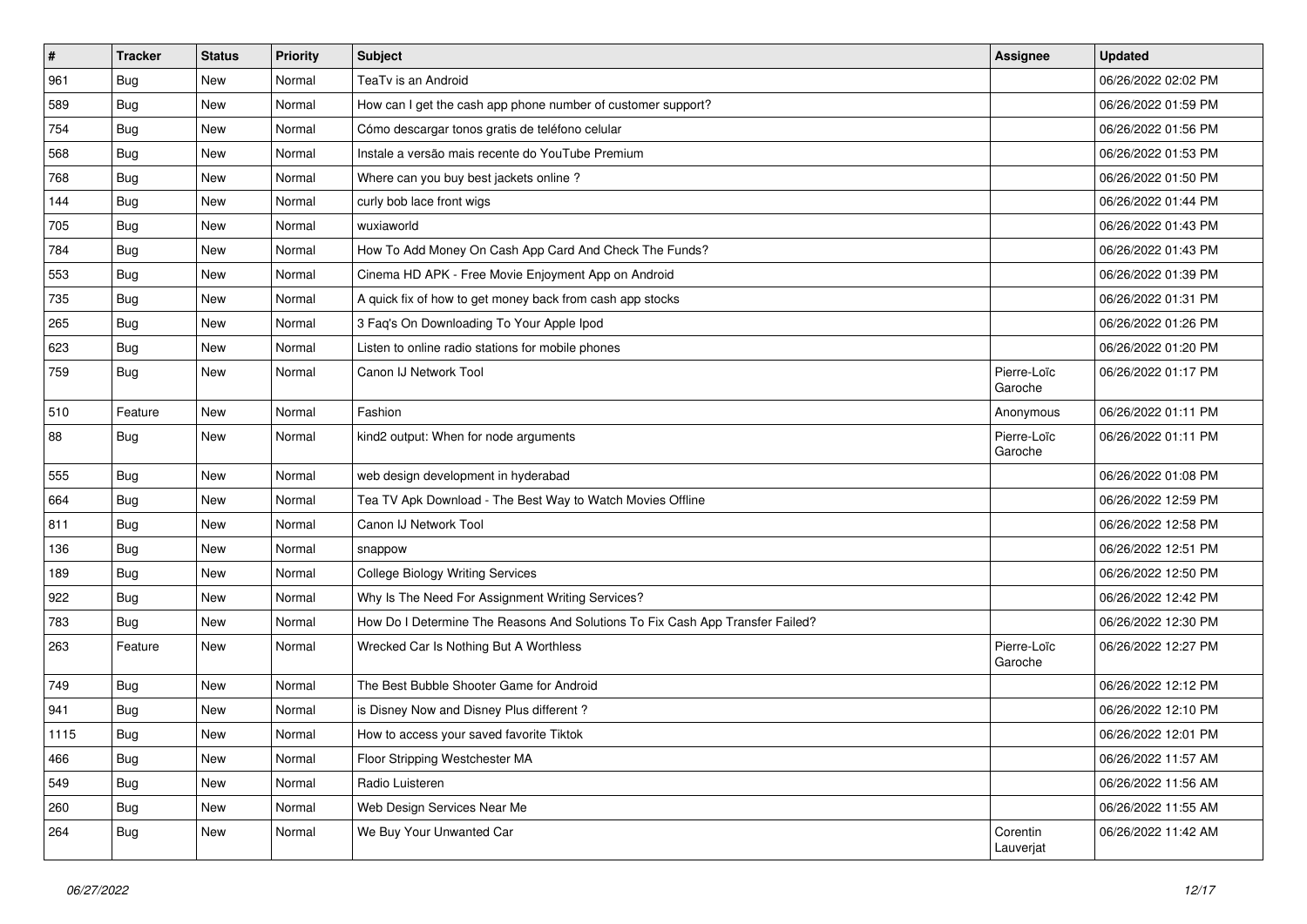| $\vert$ # | <b>Tracker</b> | <b>Status</b> | <b>Priority</b> | Subject                                                                                                                                                  | <b>Assignee</b>        | <b>Updated</b>      |
|-----------|----------------|---------------|-----------------|----------------------------------------------------------------------------------------------------------------------------------------------------------|------------------------|---------------------|
| 150       | <b>Bug</b>     | New           | Normal          | dfgh                                                                                                                                                     |                        | 06/26/2022 11:41 AM |
| 1120      | Bug            | New           | Normal          | Summary of 5 best coloring apps on phones                                                                                                                |                        | 06/26/2022 11:32 AM |
| 231       | Bug            | New           | Normal          | Is the ringtone download difficult or not?                                                                                                               | Pierre-Loïc<br>Garoche | 06/26/2022 11:30 AM |
| 230       | Bug            | New           | Normal          | Add Money To Cash App Card - Auto Cash Apps                                                                                                              |                        | 06/26/2022 11:25 AM |
| 698       | Feature        | New           | Normal          | Connect with cash app representative to ask about cash app flip scam                                                                                     |                        | 06/26/2022 11:24 AM |
| 574       | Bug            | New           | Normal          | How to fix the Epson printer offline issue due to a wired connection?                                                                                    |                        | 06/26/2022 11:19 AM |
| 620       | Bug            | New           | Normal          | Viagra Meds: Fastest & Quick Delivery On Your Doorstep - USA                                                                                             |                        | 06/26/2022 11:15 AM |
| 604       | <b>Bug</b>     | New           | Normal          | Idle Game Online                                                                                                                                         |                        | 06/26/2022 11:11 AM |
| 473       | <b>Bug</b>     | <b>New</b>    | Normal          | Floor Stripping Arlington MA                                                                                                                             |                        | 06/26/2022 11:10 AM |
| 257       | Bug            | New           | Normal          | Best latte machines                                                                                                                                      |                        | 06/26/2022 11:07 AM |
| 788       | <b>Bug</b>     | New           | Normal          | Intro Maker Mod APK                                                                                                                                      |                        | 06/26/2022 11:01 AM |
| 470       | Bug            | New           | Normal          | Commercial Floor Cleaning Westchester MA                                                                                                                 |                        | 06/26/2022 10:56 AM |
| 140       | <b>Bug</b>     | New           | Normal          | sugarbalanceusa                                                                                                                                          |                        | 06/26/2022 10:54 AM |
| 567       | Bug            | New           | Normal          | Singapore assignment help                                                                                                                                |                        | 06/26/2022 10:52 AM |
| 118       | Bug            | New           | Normal          | golf                                                                                                                                                     | Anonymous              | 06/26/2022 10:39 AM |
| 547       | Bug            | New           | Normal          | Get rid of the issue of cash app down by calling experts.                                                                                                |                        | 06/26/2022 10:38 AM |
| 952       | Bug            | New           | Normal          | Canon IJ Network Tool                                                                                                                                    |                        | 06/26/2022 10:35 AM |
| 812       | Feature        | New           | Normal          | canon.com/ijsetup                                                                                                                                        |                        | 06/26/2022 10:21 AM |
| 662       | Bug            | New           | Normal          | Oreo TV Download - The Easiest Way to Watch Live TV                                                                                                      |                        | 06/26/2022 10:14 AM |
| 581       | Bug            | New           | Normal          | E-Learning Course Help                                                                                                                                   |                        | 06/26/2022 10:14 AM |
| 597       | Bug            | New           | Normal          | Universo s / f Download                                                                                                                                  |                        | 06/26/2022 10:14 AM |
| 617       | <b>Bug</b>     | New           | Normal          | Buy Vidalista Tablets (Tadalafil) at [\$25 OFF + Free Shipping] Vidalistatablets                                                                         |                        | 06/26/2022 10:11 AM |
| 967       | Feature        | New           | Normal          | stream live nfl games free online                                                                                                                        |                        | 06/26/2022 10:09 AM |
| 184       | Bug            | New           | Normal          | Affordable Business Writing Services                                                                                                                     |                        | 06/26/2022 09:46 AM |
| 993       | Bug            | New           | Normal          | IO Games Free Online                                                                                                                                     |                        | 06/26/2022 09:41 AM |
| 400       | <b>Bug</b>     | New           | Normal          | Office Moving Services in Potomac MD                                                                                                                     |                        | 06/26/2022 09:28 AM |
| 989       | <b>Bug</b>     | New           | Normal          | Barewoods Wax Cigar                                                                                                                                      |                        | 06/26/2022 09:19 AM |
| 1111      | Bug            | New           | Normal          | LOLBeans is a fun battle royale game where you race with other players while avoiding obstacles. Reach the end<br>of the course in competitive gameplay! |                        | 06/26/2022 09:17 AM |
| 706       | <b>Bug</b>     | New           | Normal          | How Can You Cancel A Cash App Payment Without Any Prior Information?                                                                                     |                        | 06/26/2022 09:13 AM |
| 1109      | Feature        | New           | Normal          | Six Guns Mod Apk Answers Your Questions                                                                                                                  | Christophe<br>Garion   | 06/26/2022 09:12 AM |
| 613       | <b>Bug</b>     | New           | Normal          | Buy Aspadol 100mg Tab Online in US, UK, AU   Erospharmacy                                                                                                |                        | 06/26/2022 09:10 AM |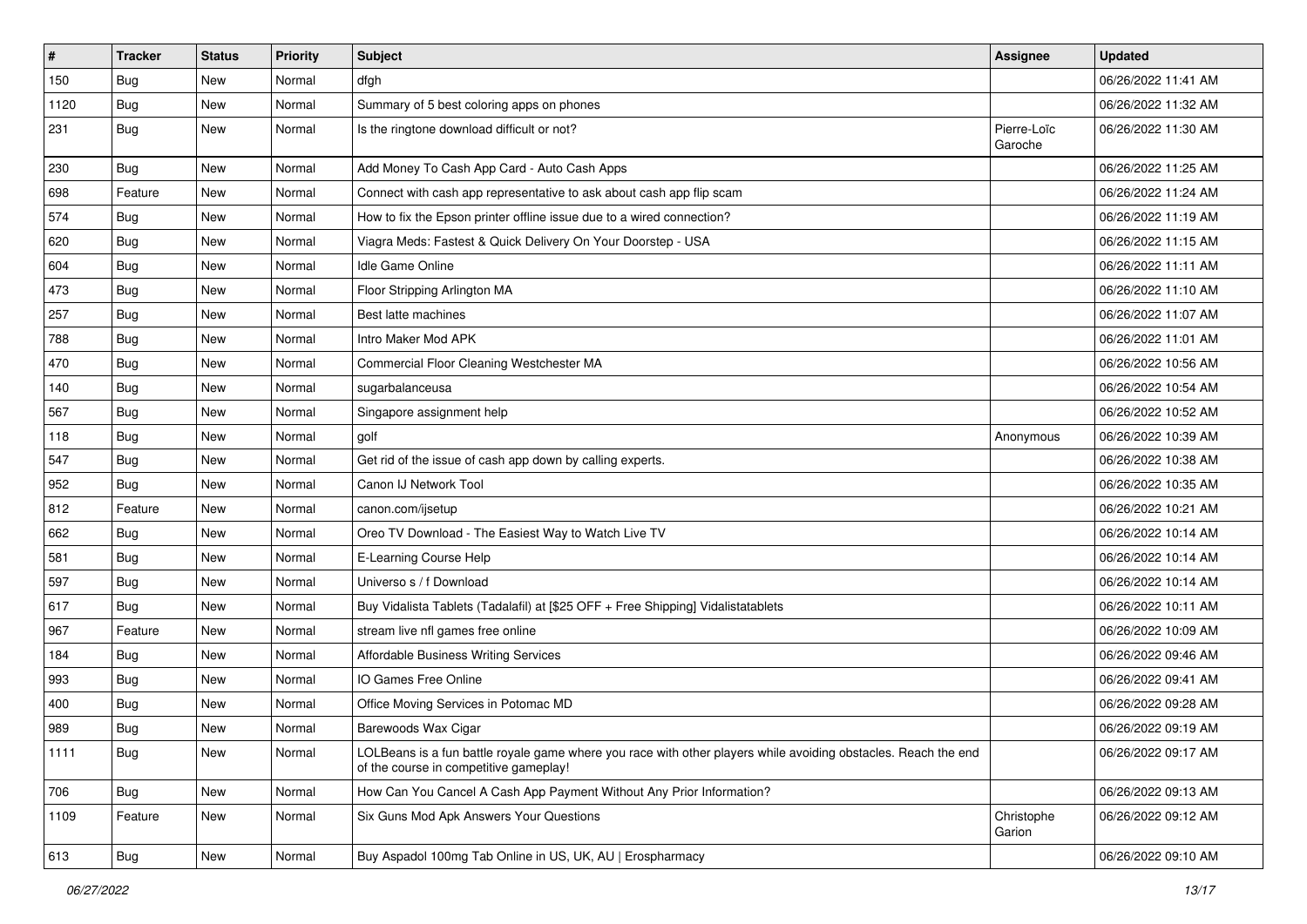| $\pmb{\#}$ | <b>Tracker</b> | <b>Status</b> | <b>Priority</b> | Subject                                                                      | <b>Assignee</b>        | <b>Updated</b>      |
|------------|----------------|---------------|-----------------|------------------------------------------------------------------------------|------------------------|---------------------|
| 142        | Feature        | New           | Normal          | About ashimary hair                                                          |                        | 06/26/2022 09:07 AM |
| 115        | Bug            | <b>New</b>    | Normal          | <b>NFL LIVE STREAM</b>                                                       |                        | 06/26/2022 08:48 AM |
| 958        | <b>Bug</b>     | New           | Normal          | Avail Cash app support service to know Sutton bank cash app number           |                        | 06/26/2022 08:46 AM |
| 658        | Bug            | New           | Normal          | Watermelon Nutrition Facts And Health Benefits                               |                        | 06/26/2022 08:33 AM |
| 578        | Feature        | New           | High            | Derrick Gore                                                                 | Pierre-Loïc<br>Garoche | 06/26/2022 08:32 AM |
| 984        | <b>Bug</b>     | New           | Normal          | How to disable, permanently delete Twitter account on phone, PC              |                        | 06/26/2022 08:28 AM |
| 747        | Bug            | New           | Normal          | How to Install Tyflex Plus on Your Android Device                            |                        | 06/26/2022 08:16 AM |
| 551        | <b>Bug</b>     | New           | Normal          | Why Do Students Need Online Best Dissertation Writing Services?              |                        | 06/26/2022 08:15 AM |
| 216        | Feature        | New           | High            | Barry Keoghan                                                                | Pierre-Loïc<br>Garoche | 06/26/2022 08:04 AM |
| 874        | Bug            | New           | Normal          | Cómo descargar Minecraft Apk                                                 |                        | 06/26/2022 08:01 AM |
| 767        | Bug            | New           | Normal          | apkmod                                                                       |                        | 06/26/2022 07:59 AM |
| 963        | Feature        | New           | Normal          | Why I am not getting cool cash app card designs- call experts                |                        | 06/26/2022 07:52 AM |
| 570        | <b>Bug</b>     | New           | Normal          | What is Sutton bank cash app customer service phone number?                  | Pierre-Loïc<br>Garoche | 06/26/2022 07:49 AM |
| 1102       | <b>Bug</b>     | New           | Normal          | Charlottesville Travel Guide?                                                |                        | 06/26/2022 07:44 AM |
| 517        | Bug            | New           | Normal          | Proficient tips to take help of cash app support professionals:              |                        | 06/26/2022 07:34 AM |
| 475        | <b>Bug</b>     | New           | Normal          | Floor Cleaning Arlington MA                                                  |                        | 06/26/2022 07:33 AM |
| 964        | Bug            | New           | Normal          | Can I Fix Cash App Transfer Failed Issues By Adding Sufficient Funds?        |                        | 06/26/2022 07:21 AM |
| 771        | <b>Bug</b>     | New           | Normal          | united airlines baggage policy                                               |                        | 06/26/2022 07:19 AM |
| 960        | Feature        | New           | Normal          | Zooming Instagram Picture In Full HD                                         | Pierre-Loïc<br>Garoche | 06/26/2022 07:18 AM |
| 682        | Bug            | New           | Normal          | Does Facebook customer service live chat allow to speak with someone?        |                        | 06/26/2022 07:17 AM |
| 814        | <b>Bug</b>     | New           | Normal          | Stage Fright Cure                                                            | Pierre-Loïc<br>Garoche | 06/26/2022 07:04 AM |
| 628        | Bug            | New           | Normal          | CV reviewing services!                                                       |                        | 06/26/2022 06:49 AM |
| 627        | <b>Bug</b>     | New           | Normal          | <b>HELO</b>                                                                  |                        | 06/26/2022 06:42 AM |
| 638        | <b>Bug</b>     | New           | Normal          | Run 3 game                                                                   |                        | 06/26/2022 06:31 AM |
| 217        | Bug            | New           | Normal          | How this service matter most?                                                |                        | 06/26/2022 06:31 AM |
| 718        | Bug            | New           | High            | Solve Complex Accounting Assignments                                         | Hamza<br>Bourbouh      | 06/26/2022 06:17 AM |
| 728        | Bug            | New           | Normal          | Will Cash App refund money if scammed? Hitches With Optimum Ease             |                        | 06/26/2022 06:15 AM |
| 714        | Bug            | New           | Normal          | Cuevana 3 Premium - Enjoy Your Favorite Movies and TV Shows on Your Smart TV |                        | 06/26/2022 06:14 AM |
| 977        | <b>Bug</b>     | New           | Normal          | Fans of the Old Country will like this book.                                 |                        | 06/26/2022 05:54 AM |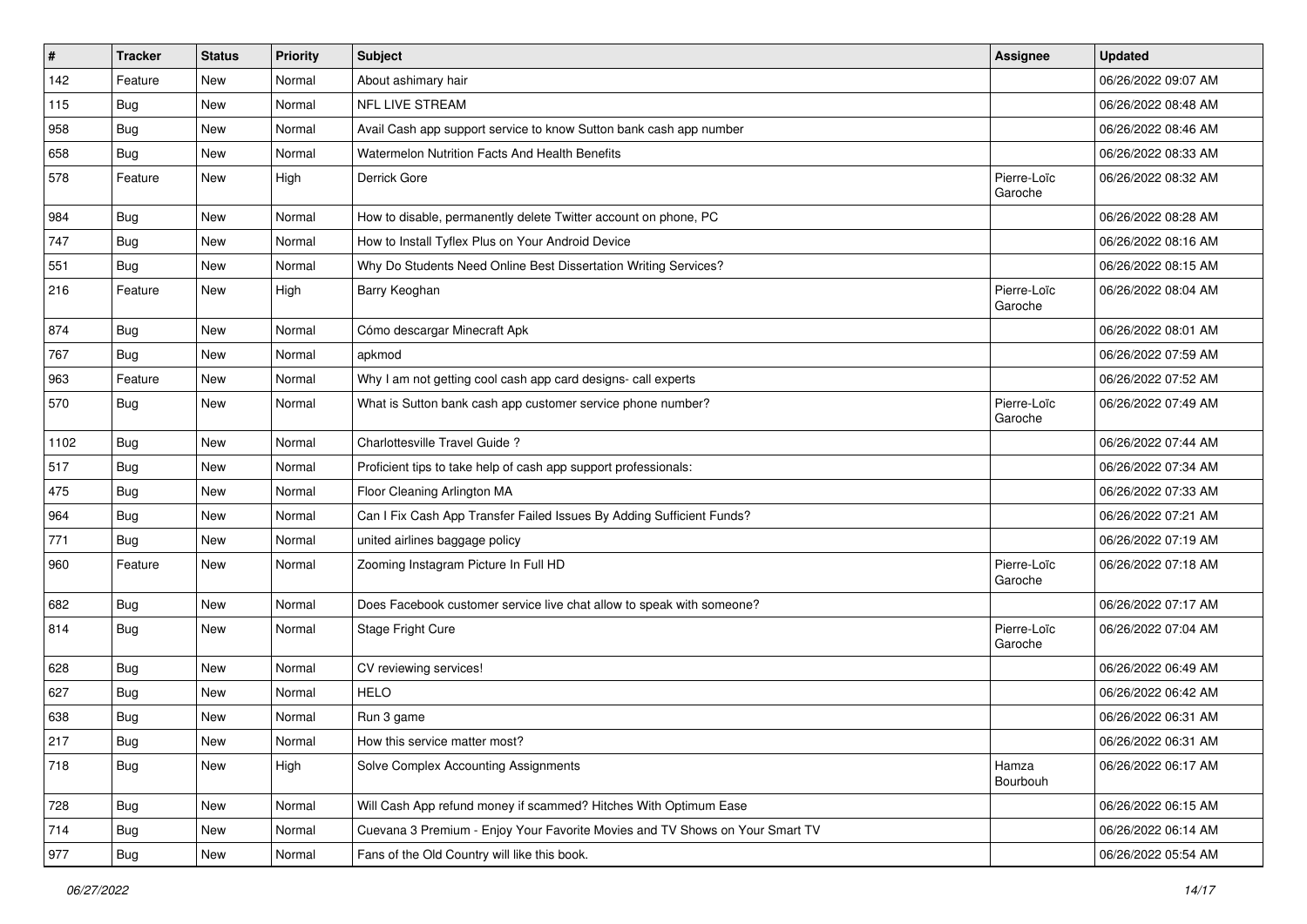| $\vert$ # | <b>Tracker</b> | <b>Status</b> | <b>Priority</b> | Subject                                                            | <b>Assignee</b>        | <b>Updated</b>      |
|-----------|----------------|---------------|-----------------|--------------------------------------------------------------------|------------------------|---------------------|
| 990       | Bug            | New           | Normal          | Mushrooms                                                          |                        | 06/26/2022 05:41 AM |
| 198       | Bug            | <b>New</b>    | Normal          | DR. RECKEWEG R42 (HAEMOVENIN) (22ML)                               |                        | 06/26/2022 05:31 AM |
| 946       | Bug            | New           | Normal          | What is Plex and Is Plex Legal?                                    |                        | 06/26/2022 05:23 AM |
| 128       | Bug            | New           | Normal          | dfgbd                                                              |                        | 06/26/2022 05:07 AM |
| 465       | Bug            | New           | Normal          | Carpet Cleaning Westchester MA                                     |                        | 06/26/2022 05:07 AM |
| 717       | <b>Bug</b>     | New           | Normal          | Disney Plus Apk - Watch Movies and TV Shows on Your Device         |                        | 06/26/2022 04:56 AM |
| 686       | <b>Bug</b>     | New           | Normal          | Welcome To The Most Demandable Mahipalpur Escorts Agency           |                        | 06/26/2022 04:37 AM |
| 950       | <b>Bug</b>     | New           | Normal          | ij.start canon                                                     |                        | 06/26/2022 04:35 AM |
| 310       | Bug            | <b>New</b>    | Normal          | Mattress Cleaning Services in Virginia Beach VA                    |                        | 06/26/2022 04:33 AM |
| 521       | Feature        | New           | Normal          | Check out the Cash app Card balance for an overdraft.              | Pierre-Loïc<br>Garoche | 06/26/2022 04:22 AM |
| 476       | Feature        | New           | High            | <b>American Airlines Reservations</b>                              |                        | 06/26/2022 04:14 AM |
| 829       | Bug            | New           | Normal          | Write My Dissertation For Me UK                                    | Pierre-Loïc<br>Garoche | 06/26/2022 04:13 AM |
| 935       | <b>Bug</b>     | New           | Normal          | MovieBox Pro Apk - Watch Movies and TV Shows on Your Android Phone |                        | 06/26/2022 04:11 AM |
| 779       | Feature        | New           | Normal          | Latest Whatsapp groups for Teens                                   | Pierre-Loïc<br>Garoche | 06/26/2022 02:43 AM |
| 677       | Bug            | New           | Normal          | Logo Design Services Near Me                                       |                        | 06/26/2022 02:32 AM |
| 243       | Feature        | New           | Normal          | Reconstruir la pandilla de la mafia en Gangstar Vegas MOD APK      |                        | 06/26/2022 02:20 AM |
| 621       | Bug            | New           | Normal          | Buy All Modafinil & Armodafinil Tablets @Buy Modafinil US          |                        | 06/26/2022 02:20 AM |
| 741       | Bug            | New           | Normal          | <b>Blockchain Technology Solutions</b>                             |                        | 06/26/2022 02:19 AM |
| 994       | Feature        | New           | Normal          | Cricut.com/setup                                                   |                        | 06/26/2022 02:00 AM |
| 586       | Bug            | New           | Normal          | Best Modifications For Your Mobile Phone                           |                        | 06/26/2022 01:51 AM |
| 161       | Bug            | New           | Normal          | dfdrtyuio                                                          |                        | 06/26/2022 01:46 AM |
| 259       | <b>Bug</b>     | New           | Normal          | call center services                                               |                        | 06/26/2022 01:30 AM |
| 542       | Bug            | New           | Normal          | Web N Logo Design                                                  |                        | 06/26/2022 01:28 AM |
| 554       | <b>Bug</b>     | New           | Normal          | XvideoStudio Video Editor APK Free Download on TechToDown          |                        | 06/26/2022 01:18 AM |
| 931       | Feature        | New           | High            | Situs Judi Slot Online apel888                                     | Pierre-Loïc<br>Garoche | 06/26/2022 01:07 AM |
| 352       | Bug            | New           | Normal          | Tile & Grout Cleaning Services in Chesapeake VA                    |                        | 06/26/2022 01:05 AM |
| 659       | <b>Bug</b>     | New           | Normal          | Olive Oil Properties And Health Benefits                           |                        | 06/26/2022 12:59 AM |
| 650       | <b>Bug</b>     | New           | Normal          | <b>Cherries Health Benefits</b>                                    |                        | 06/26/2022 12:57 AM |
| 202       | <b>Bug</b>     | New           | Normal          | blonde wig                                                         |                        | 06/26/2022 12:52 AM |
| 587       | Bug            | New           | Normal          | Why Picsart Pro Offers Great Features                              |                        | 06/26/2022 12:18 AM |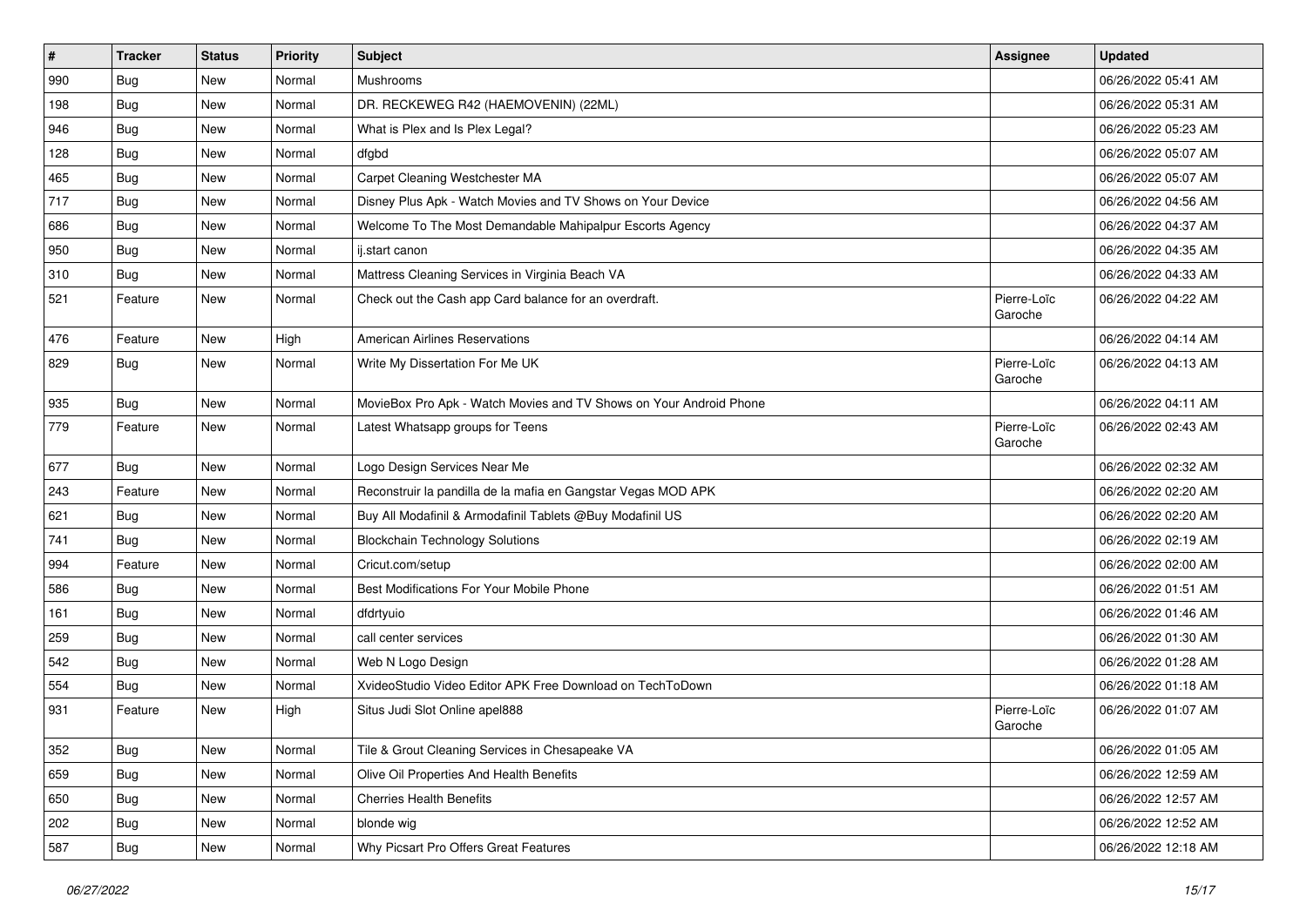| $\sharp$ | <b>Tracker</b> | <b>Status</b> | <b>Priority</b> | Subject                                                                                                 | Assignee               | <b>Updated</b>      |
|----------|----------------|---------------|-----------------|---------------------------------------------------------------------------------------------------------|------------------------|---------------------|
| 602      | <b>Bug</b>     | New           | Normal          | Best Essay Writing Service UK                                                                           | Pierre-Loïc<br>Garoche | 06/26/2022 12:16 AM |
| 563      | <b>Bug</b>     | New           | Normal          | Understanding the Difference Between Free and Paid Mod Apks                                             |                        | 06/26/2022 12:15 AM |
| 708      | <b>Bug</b>     | New           | Normal          | Efficient ways to proceed with the cash app dispute process?                                            |                        | 06/26/2022 12:08 AM |
| 630      | Bug            | New           | Normal          | How Can I Load Cash App Card at Walmart straight away?                                                  |                        | 06/26/2022 12:04 AM |
| 635      | <b>Bug</b>     | New           | Normal          | Buy Steroids Online with OurMedicnes.com   Best Quality Steroids                                        |                        | 06/26/2022 12:01 AM |
| 968      | Feature        | New           | Normal          | watch nfl online free live streaming                                                                    |                        | 06/25/2022 11:52 PM |
| 558      | Feature        | New           | Normal          | <b>Stunning Classic Sofas</b>                                                                           |                        | 06/25/2022 11:46 PM |
| 954      | <b>Bug</b>     | New           | Normal          | AZ Screen Recorder Mod                                                                                  |                        | 06/25/2022 11:24 PM |
| 227      | Bug            | New           | Normal          | Cash App Help & Solutions - Here You Will Get Better Assistance                                         |                        | 06/25/2022 11:21 PM |
| 583      | <b>Bug</b>     | New           | High            | Need the Cash app customer service phone number?                                                        |                        | 06/25/2022 11:18 PM |
| 477      | Bug            | New           | Normal          | What Does Online Coupon Mean?                                                                           |                        | 06/25/2022 11:15 PM |
| 742      | <b>Bug</b>     | New           | Normal          | How Long Does Cash App Support Take To Respond For A Better Support?                                    |                        | 06/25/2022 11:00 PM |
| 479      | <b>Bug</b>     | New           | Normal          | Limousine Service Bellevue WA                                                                           |                        | 06/25/2022 10:54 PM |
| 955      | <b>Bug</b>     | New           | Normal          | How Long Does Verification Take On Cash App If You Apply For The Verification?                          | Christophe<br>Garion   | 06/25/2022 10:50 PM |
| 800      | <b>Bug</b>     | New           | Normal          | Who Is an ETL Engineer                                                                                  |                        | 06/25/2022 10:31 PM |
| 1114     | Bug            | New           | Normal          | To control the car, all you must do is click to go left or right and release the button to go straight. |                        | 06/25/2022 10:15 PM |
| 956      | <b>Bug</b>     | New           | Normal          | <b>FNF Free Mods Online</b>                                                                             |                        | 06/25/2022 09:59 PM |
| 1106     | Bug            | New           | Normal          | How Do I Get Cash App ++ Without Confronting Any Technical Glitches?                                    |                        | 06/25/2022 09:53 PM |
| 185      | <b>Bug</b>     | New           | Normal          | Non-Plagiarized Research Writing                                                                        |                        | 06/25/2022 09:34 PM |
| 710      | Bug            | New           | Normal          | Take Necessary Assistance If You Are Unable Activate Cash App Card                                      |                        | 06/25/2022 09:26 PM |
| 1103     | Bug            | <b>New</b>    | Normal          | Idle game fix bug                                                                                       |                        | 06/25/2022 09:08 PM |
| 979      | <b>Bug</b>     | New           | Normal          | Free Gas Cards for the Unemployed                                                                       |                        | 06/25/2022 09:02 PM |
| 668      | <b>Bug</b>     | New           | Normal          | Get to know Cash App Refund Process here                                                                |                        | 06/25/2022 08:53 PM |
| 731      | Bug            | New           | Normal          | Avail Of Cash App Customer Service If Unable To Down Cash App Mobile App?                               |                        | 06/25/2022 08:36 PM |
| 695      | <b>Bug</b>     | New           | Normal          | Refer Listas IPTV Apk                                                                                   |                        | 06/25/2022 08:23 PM |
| 600      | <b>Bug</b>     | New           | Normal          | Play Store Pro                                                                                          |                        | 06/25/2022 08:17 PM |
| 225      | Bug            | New           | Normal          | instant personal loan                                                                                   |                        | 06/25/2022 08:11 PM |
| 450      | <b>Bug</b>     | New           | Normal          | Floor Stripping Quincy MA                                                                               |                        | 06/25/2022 08:06 PM |
| 457      | Bug            | New           | Normal          | <b>Carpet Cleaning Medford MA</b>                                                                       |                        | 06/25/2022 07:36 PM |
| 704      | <b>Bug</b>     | New           | Normal          | Reach support team of Chime Customer Service for instant help                                           |                        | 06/25/2022 07:25 PM |
| 524      | <b>Bug</b>     | New           | Normal          | How Does Google Account Recovery Work If Your Account Is Hacked?                                        |                        | 06/25/2022 07:08 PM |
| 178      | <b>Bug</b>     | New           | Normal          | transparent lace wigs                                                                                   |                        | 06/25/2022 07:07 PM |